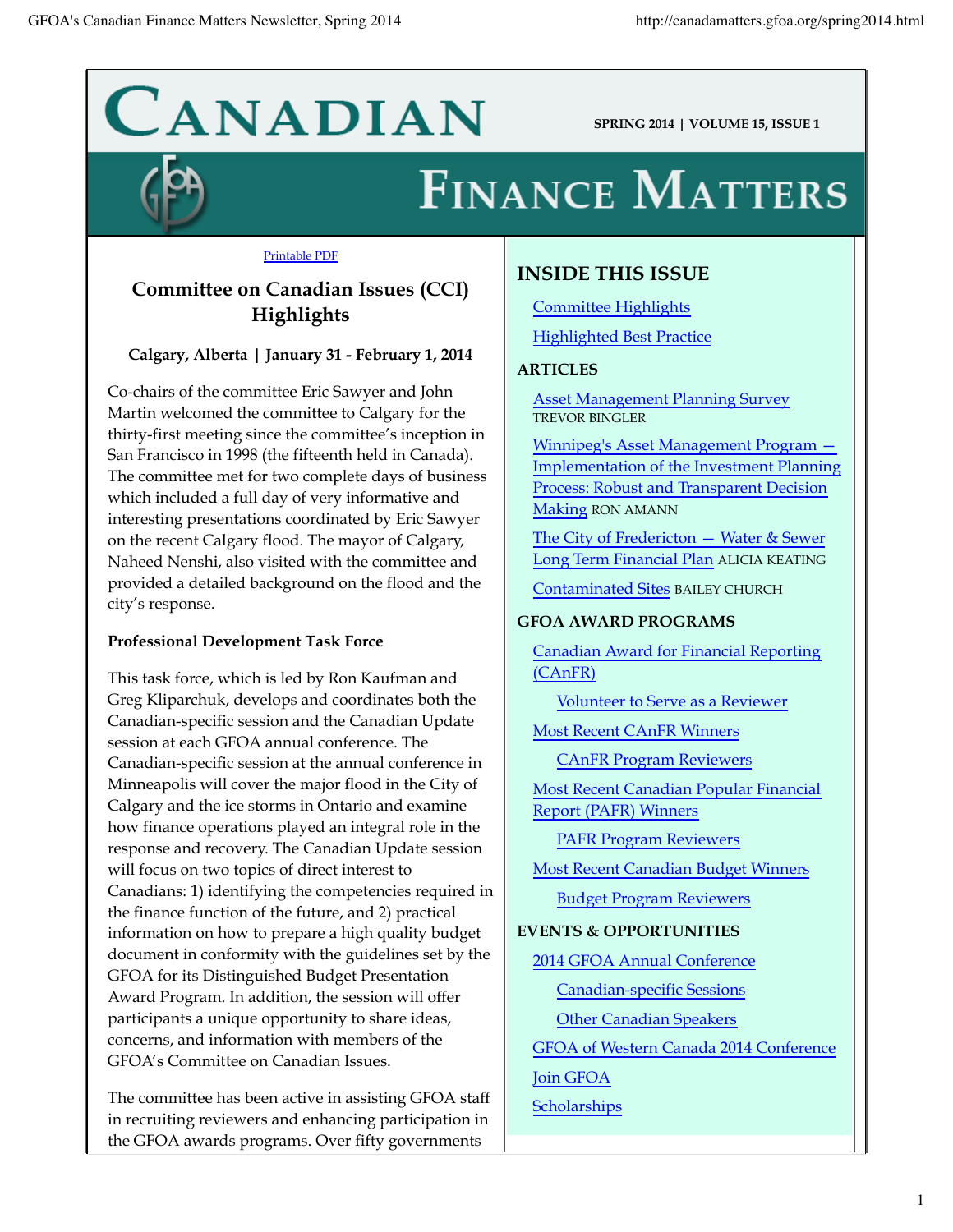submit reviews to the Canadian Award for Financial Reporting Program.

## **Standards Task Force**

The Standards Task Force coordinates the committee's review of the GFOA's best practices and advisories to determine if they are applicable for Canadian governmental entities. The co-chairs of the task force are Trevor Bingler and Bruce Fisher. The committee is also currently examining two potential Canadianspecific best practices. The committee will begin translating some of the more significant best practices into French to post on the Canadian section of the GFOA website for the GFOA members from the Province of Quebec. The Canadian applicable best practices and advisories that have been adopted by the committee can be accessed in the Canadian section of GFOA's website.

The results of the asset management survey that was distributed to all of the GFOA's Canadian members are included within this newsletter.

## **Advocacy & Communications Task Force**

A major focus of this task force, which is led by co-chairs Carl Bird and Teresa Florizone, continues to be the GFOA Canadian newsletter, *Canadian Finance Matters*, which is circulated biannually to all of the GFOA's 400 Canadian members electronically and is also available in the Canadian members section of the GFOA's website. The committee discussed the specific topics for the next newsletter.

An important focus of the task force is to enhance the links with key provincial associations in Canada, the Alberta GFOA, the GFOA BC, the MFOA, and the GFOA of Western Canada. A significant number of the committee members are actively involved in the provincial organizations. The committee receives updates on the provincial associations at each of its meetings.

## **Other Business**

Prior to the meeting, the co-chairs of the committee,

## **COMMITTEE ON CANADIAN ISSUES (CCI)**

## *Members*

Eric Sawyer, Co-Chair, City of Calgary, AB John Martin, Co-Chair, City of Moncton, NB

Trevor Bingler, Province of Ontario, Ministry of Municipal Affairs and Housing, ON

Carl Bird, City of Yellowknife, NT

Robert Bishop, City of St. John's, NL

Marion Brass-Yellowfly, Siksika Nation, AB

Catherine Brubacher, City of Brantford, ON

Cindy Fernandes, City of Winnipeg, MB

Suzanne Fillion, City of Surrey, BC

Teresa Florizone, SaskBuilds Corporation, SK

Bruce Fisher, Halifax Regional Municipality, NS

Donna Herridge, City of Mississauga, ON

Patrice Impey, City of Vancouver, BC

Glen Jarbeau, City of Spruce Grove, AB

Ronald Kaufman, Town of Caledon, ON

Greg Kliparchuk, Province of Alberta, AB

Lorna Rosen, City of Edmonton, AB

Tina Tapley, City of Fredericton, NB

Valentina Todoran, Town of Hampstead, QC

*Committee Advisor*

Mark Gilbert, Dalhousie University, Halifax, NS

*GFOA Staff Members*

Stephen Gauthier, Jim Phillips

Eric Sawyer and John Martin, along with fellow committee member Ron Kaufman, met with Tim Beauchamp, the Director for the Public Sector Accounting Board, to provide input on behalf of the committee.

## **Next meeting**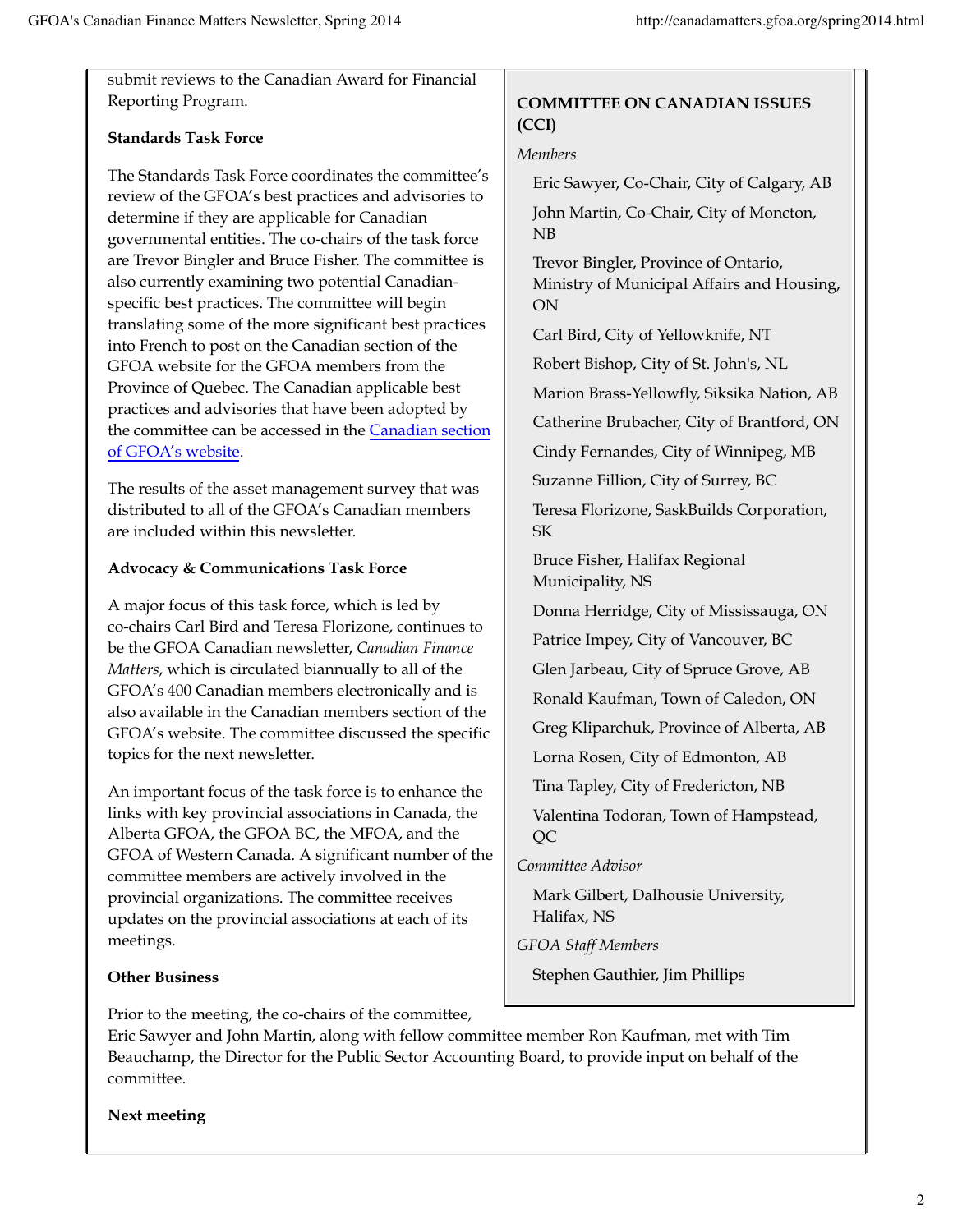The next committee meeting will be at the GFOA Annual Conference in Minneapolis, Minnesota, on Saturday, May 17.

top

## **Highlighted Best Practice**

A section of the GFOA website is dedicated to the GFOA's best practices that are applicable in Canada. One of the best practices that the Committee on Canadian Issues would like to highlight is Business Preparedness and Continuity Guidelines. This best practice recommends that governments develop, test, and maintain a plan to continue their basic business operations during and immediately after disruptive events. Governments must be able to anticipate problems, detect threats, and determine effective protective actions to enable them to continue to function.

top

## **Asset Management Planning Survey**

*Trevor Bingler, Director, Municipal Finance Policy Branch, Ontario Ministry of Municipal Affairs and Housing; trevor.bingler@ontario.ca*

## **Introduction**

The Committee on Canadian Issues (CCI) Standards Task Force develops recommendations and promotes guidelines of professional practice that are specifically relevant to Canadian governments. Members review and customize GFOA best practices to fit specific Canadian requirements and promote the sharing of knowledge of municipal finance matters between the US and Canada.

In efforts to better understand asset management planning in Canadian municipalities, a detailed asset management survey was completed by 49 municipalities across Canada in the winter of 2013. About 69% came from urban municipalities and 31% from rural municipalities with the majority having a population of over 200,000. Most respondents were from British Columbia, Ontario and Alberta.

Out of all surveys received, 82% of municipalities reported having made a commitment to developing and implementing a detailed asset management plan. The pie graph below shows that the asset management plan for most respondents is currently in progress.



### **Asset Management Plan Stages**

## **Completed Asset Management Plans**

Out of the nine municipalities that reported completed asset management plans, five are located in Ontario. Most of the completed plans cover a time period of greater than 10 years. Bridges, Roads, Water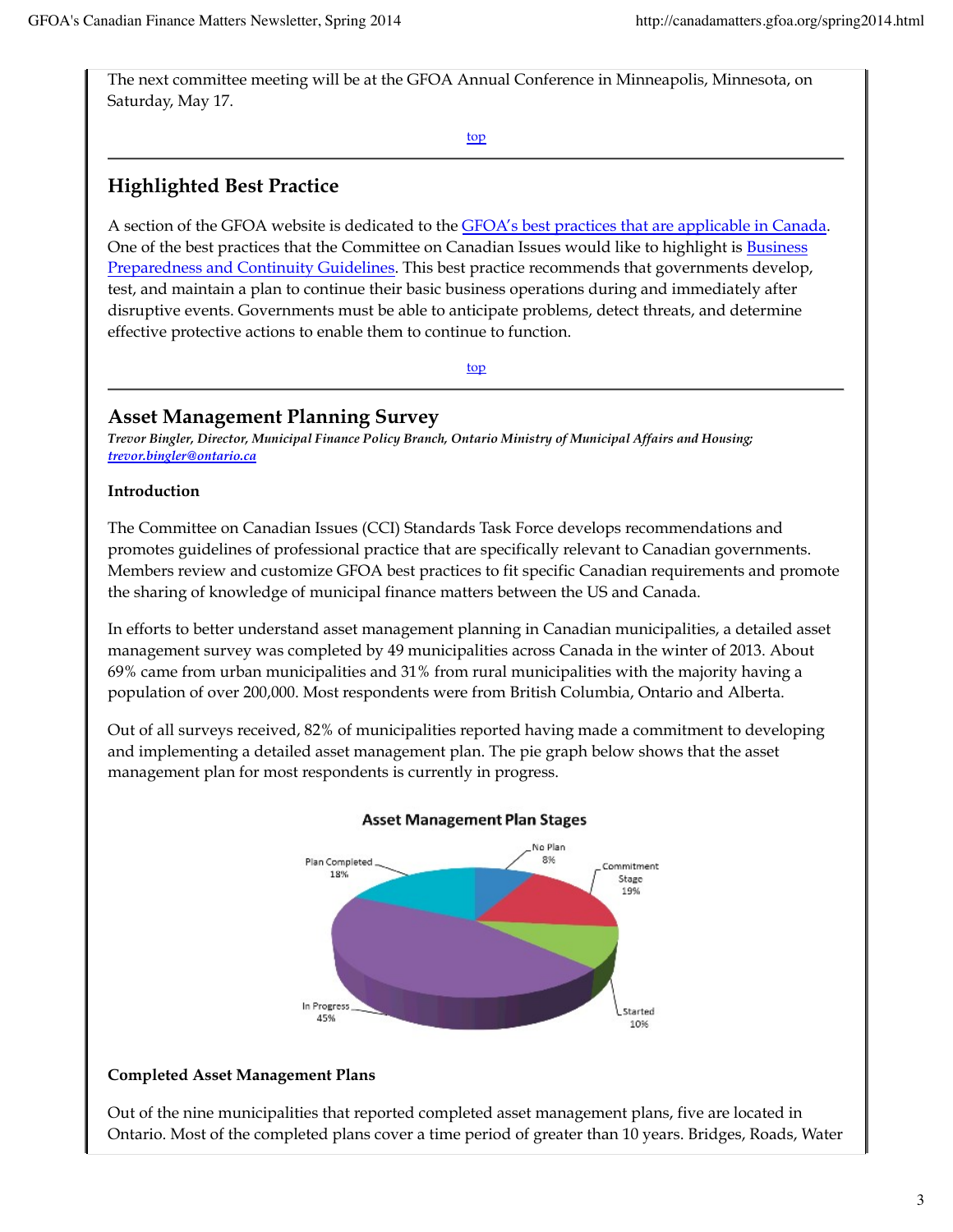and Wastewater were the main assets covered under the completed asset management plans. Other assets covered include Transit, Traffic Control, Waste Management, Fleet, Technology Equipment, Airports, Community Facilities, Park Equipment and Environmental Assets. Most municipalities intend to review/update their plan between every one and five years.

## **Asset Management Plan Financing**

The top three most popular sources of financing asset management plans include federal/provincial grants, reserves and reserve funds and property taxes. Other sources of financing include long term liabilities incurred, user fees and service charges, development charges, utility operations, local improvements, transfers from operating budget, dedicated tax levies and pay-as-you-go financing.

## **No Asset Management Plan**

Out of all the municipalities surveyed, four reported having no asset management plan in place. The most common barriers to asset management planning include lack of financial resources, staff resources, appropriate software and corporate guidance.

## **Conclusion**

The insight gained through the asset management survey results presents an opportunity for the CCI to further focus their work in achieving a more broad adoption and utilization of asset management planning. The barriers to asset management planning as well as the success stories in overcoming the identified impediments can be addressed in future GFOA meetings, presentations, articles and workshops. Furthermore, the results will be helpful for senior levels of government to enable support for better asset management planning.

top

## **Winnipeg's Asset Management Program — Implementation of the Investment Planning Process: Robust and Transparent Decision Making**

*Ron Amann, Manager of City Asset Management Program, Corporate Finance Department, City of Winnipeg; ramann@winnipeg.ca*

## **Why Asset Management**

The City of Winnipeg is similar to other large Canadian cities (2013 capital program of \$375M) where there is a need to ensure infrastructure is safe and sustainable. The City of Winnipeg's infrastructure deficit was estimated in 2009 at 3.9B and growing. Given the combination of the infrastructure deficit with funding challenges, the City needed to ensure that assets were well managed and best practices employed.

## **Our Solution**

The City posted a request for proposal which resulted in retaining CH2M Hill to lead the development of industry-leading Asset Management (AM) practices.

CH2M Hill's first step was to conduct a City-wide AM self-assessment exercise, called a Comprehensive Asset Management Review and Assessment. This assessment involved a series of sessions which identified that Investment Planning (IP) was an area for improvement across the City. This review also identified the need to create a corporate position, "Manager of City Asset Management Program," for the long term. This Manager also became the project manager for CH2M Hill's second phase.

The second phase was the implementation of an IP Framework (see graphic 1.1) across the City. This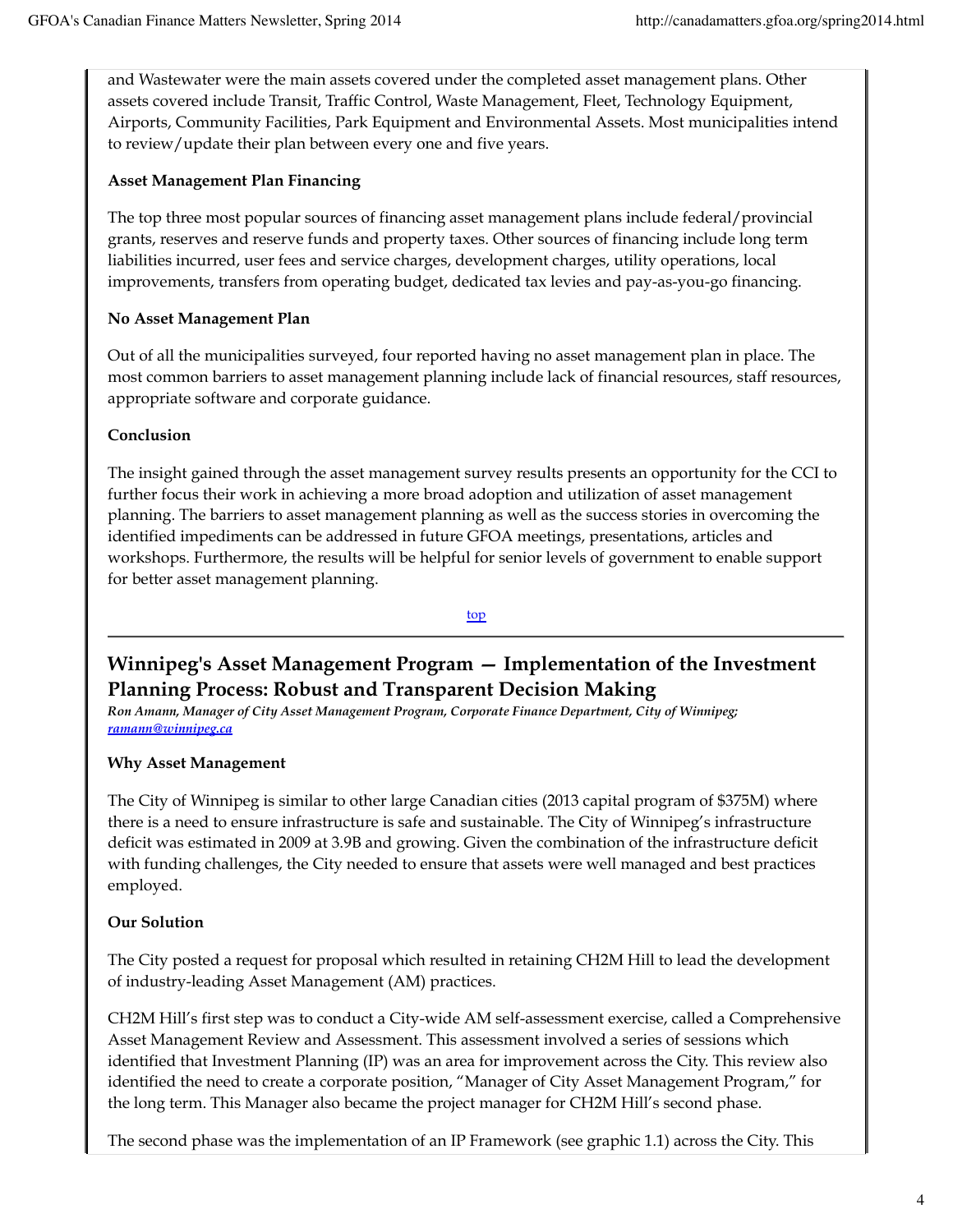second phase was broken down into two stages, with specific Departments slotted into each stage based on the size of their asset portfolios. The implementation approach had CH2M provide the knowledge for each step in the Framework and develop a practical application of the concept for a specific asset group. The City will take this practical knowledge and work to embed into their work practices.

The following is a brief description of each step of the IP process and the City's current implementation status:



Goals — Level of Service (LOS): this step involved defining what good service is. Most Public Departments consider good customer service to be a given, but at what cost and with what effectiveness? Once each measure has been defined, the cost to deliver the service is determined and linked to key performance measures to ensure effectiveness and efficiency.

- Departments developed service measurers for a specific asset group.
- Departments will be working over the next 2 years to develop fully costed LOS models for all asset groups.

Need — There are two elements to this step: 1) Robust approach to identify improvements to LOS and 2) Risk-based approach to identify asset improvement to maintain LOS.

- Over the next few years, departments will be developing departmental long-term asset strategic plans.
- Departments developed risk models for a specific asset group and will be developing formal risk assessment models for their remaining asset groups.

Solution — Business Case Evaluations: business cases were developed to ensure that needs were identified and different options were assessed based on net present value of whole life-cost to ensure the best value for money.

- Business cases for projects in the 2014 budget year greater than \$500,000 were completed.
- For the 2015 budget, business cases will be prepared for projects greater than \$100,000 in the budget year plus two forecast years.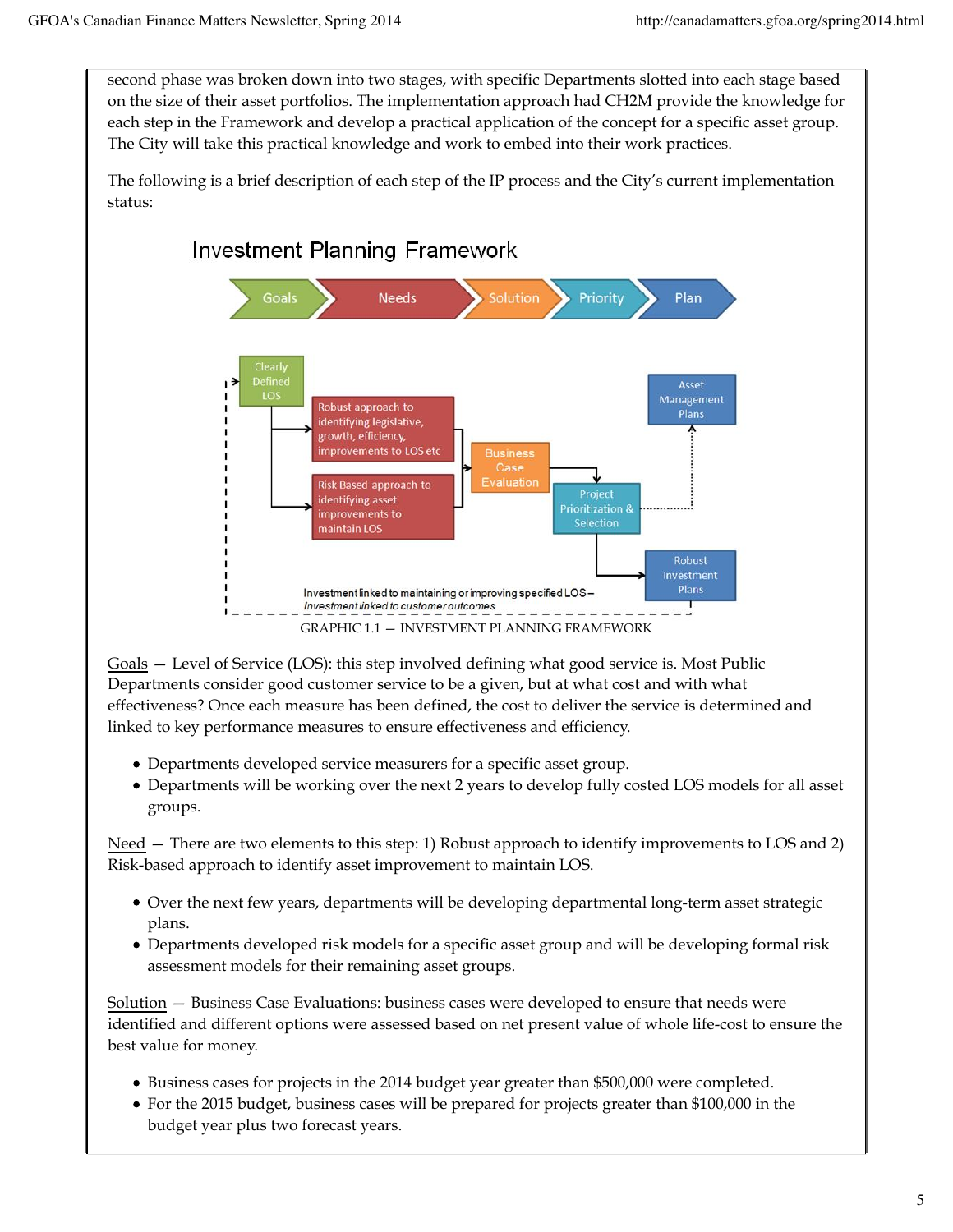Priority — Project Prioritization and Selection: Projects with completed business cases were rated against triple bottom line criteria (social — economic/financial — environmental). If the primary focus was only on refurbishment/renewal, we could use risk to prioritize projects. However, our projects need to compete against projects related to growth, enhanced service levels, legislation and efficiency. Thus we utilize a benefits-based approach. Each need is assessed to the weighted goals (benefit criteria) of the City to determine a score. The project cost is then divided by the benefit score to determine the cost/benefit ratio for the project.

- Projects in the 2014 budget year greater than \$500,000 were rated and benefit ratings determined.
- The benefit model used to determine the benefit rating is being assessed based on the first year of data. For the 2015 budget, projects in the current budget year plus 2 forecast years will be prioritized based on the triple bottom line benefit approach.

Plan — Robust Investment Plans: investment plans are developed based on selected projects with the lowest cost-benefit ratio and lowest residual risk.

- For 2014, the number of project business cases was not sufficient to develop investment plans beyond the current year.
- For 2015, investment plans will incorporate projects in the current budget year plus 2 forecast years.

Asset Management Plans — Asset Management Plans: set out the generic optimized approach to wholelife-cycle asset management of a particular service area and will focus on the delivery of service to the customer, and the assets and resources required to efficiently and effectively deliver that service.

Departments will start to develop formal Asset Management Plans over the next year for each asset portfolio.

#### **Project Delivery and Organizational Change**

The City set up a project delivery team comprised of: The City's CFO as the Project Sponsor, Directors from key Departments responsible for significant asset portfolios on the Advisory committee, and a project delivery team. The delivery team was composed of Departmental leads, which coordinated Departmental resources and ensured communication flowed between the project and stakeholders within their Department. An Asset Management Network Committee was created, comprised of various AM stakeholders across the City (Corporate and Departmental), including the Departmental leads.

The project organization structure served as the communication conduit for the Change Management activities. A number of activities were implemented to ensure that the change was managed and ultimately adopted by the organization:

- Departmental presentations to all Departmental Management Teams;
- Monthly Advisory team meetings (top-down communication);
- Monthly Network committee meetings (bottom-up and lateral communication);
- Regular project meetings with Departmental leads and their teams to implement the various project deliverables;
- Yearly organizational preparedness sessions to assess and gauge how the Organization was adopting;
- Training sessions for specific IP modules;
- Lesson Learned sessions resulted in adjustment to the project delivery and the IP process at specific project milestones.

#### **Our Accomplishments and Next Steps**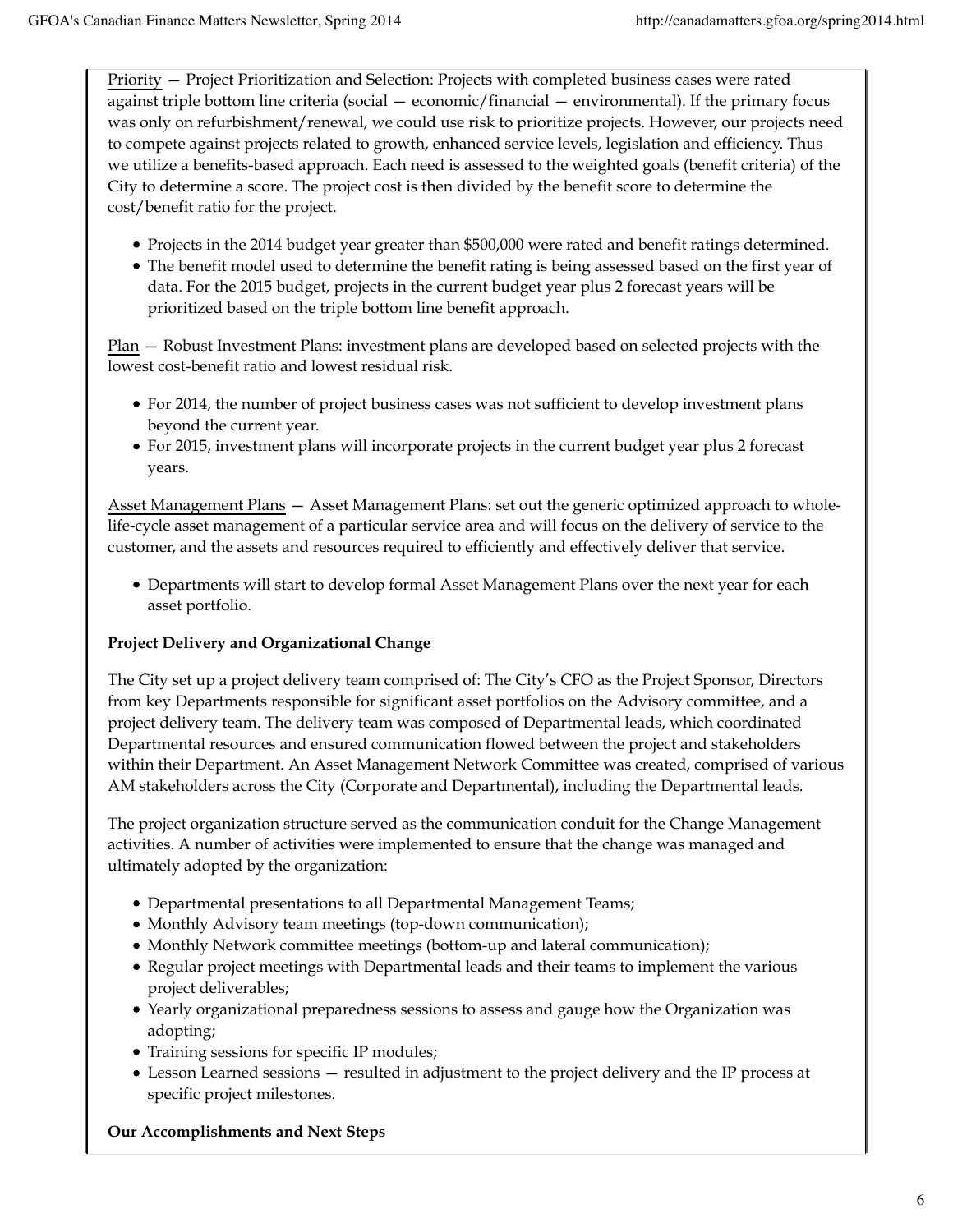Our journey since the initial RFQ has been successful thanks in large measure to the leadership of the Directors and for efforts of the Departmental leads and their teams. As a City, we have built a solid AM foundation of knowledge and best practices which will help our organization to grow and mature. The following are a few of our accomplishments:

- AM Governance established: Administrative Standard, IP manual including processes, templates, tools and training;
- AM Business Model/Framework established: defines how specific elements of AM integrate, such as: Investment Planning — Project Delivery — Operations/Maintenance — Disposal and Decommissioning;
- Formulated a 5-year plan (Roadmap) which includes developing Asset Management Plans including a State of Infrastructure report;
- Within Departments: initial LOS and Risk models developed;
- City-wide: completed business cases for projects > \$500K;
- Started to utilize the Investment Planning process to develop our Capital Budget.

#### **Learning Points and Successes**

The IP process represents a new, valuable way of thinking about projects. The implementation involves a resource commitment which reduces with experience. The process provides a means for objective discussion on projects which has previously not been available. We have realized benefits from the BCE step, by either delaying or canceling projects if the need was not clear or value to LOS not identified.

The process provides a robust and transparent decision-making process for Asset Managers and Investment Planners.

top

## **The City of Fredericton — Water & Sewer Long Term Financial Plan**

*Alicia Keating, Assistant Director of Finance, City of Fredericton; Alicia.Keating@Fredericton.ca*

New accounting rules under Public Sector Account Board ("PSAB") Standards were introduced for municipalities for years ended after January 1, 2009 that completely changed the landscape of municipal accounting. By far, the largest change was within PS 3150, *Tangible Capital Assets*. The accounting standards now require that municipalities report for their assets similarly to private enterprises in that they are required to capitalize and depreciate assets over time. Prior to the implementation of PS 3150, municipalities in New Brunswick were not permitted to depreciate assets and show the annual cost of infrastructure to the municipality.

Starting in early 2008, the City went through the exercise of compiling a list of all capital assets owned by the City including buildings, playgrounds, vehicles/equipment, and all linear assets including roads, sidewalks, curbs and underground pipes. Due to asset management techniques used by the Public Works Department, there was a lot of information contained in the geographical information system for the infrastructure above the ground; however, there were gaps with the underground infrastructure. There was also not a complete database of the non-linear assets.

By the end of 2008, the City had a complete listing of infrastructure and the City of Fredericton was fully compliant with all PSAB standards for the fiscal year ended December 31, 2009. The City was the first and only municipality in New Brunswick to be compliant within the deadlines set out by PSAB.

With the completed infrastructure listing, the City now knows what infrastructure exists, where it is, how old it is and its financial value. By leveraging this information, the City was able to create a long term financial plan that included debt limits on infrastructure funding, enhanced annual funding for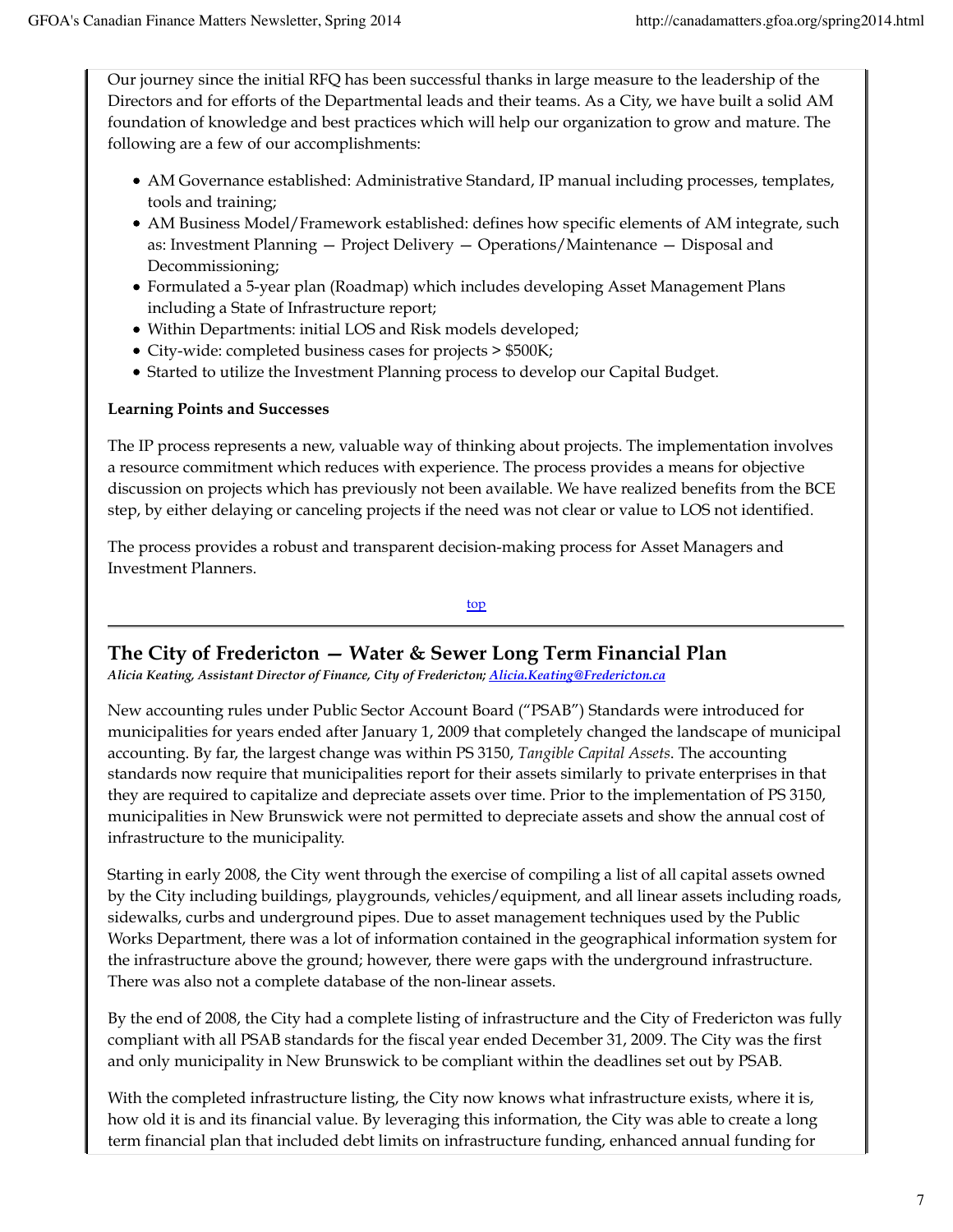infrastructure renewal over time and a focus on sustainability for the General Fund. This long term financial plan was approved and adopted by City Council in 2010.

In 2013, City Council approved and adopted a Water and Sewer Long Term Financial Plan as a continuation of the General Fund Long Term Financial Plan. The plan provides for continual improvement in the Water and Sewer Utility and also assures long term sustainability for the services and infrastructure. The revenue generated to operate the utility is through user pay of the 17,000 connected customers. The vast majority (over 90%) of the City's utility customers are residential, with the remaining 10% spread out over commercial, three levels of government, universities and industrial.

The plan was structured upon Council's approved guiding principles. These principles include maintaining the high quality drinking water and environmentally sound wastewater treatment the City provides today, encouraging conservation and awareness of the environmental impact of water consumption and wastewater treatment for users, and sustainable funding for infrastructure reinvestment. Additional recommendations are to achieve efficiencies in service delivery to keep user rates affordable.

Another financial consideration included alignment of the fixed and variable costs with the fixed and variable revenues for the utility. This decision was made to plan ahead so that as conservation measures are adopted by customers, the revenue generated will be sufficient to operate effectively. Certain fixed costs will remain stable with less water usage and revenue generated must be adequate to cover the base costs of water provision and wastewater treatment.

From a customer perspective, the City also felt it was important to have equity between user groups so no one user subsidizes another and that user rates remain affordable and competitive with surrounding communities while remaining predictable into the future. The City of Fredericton has the lowest water and sewer rates of the three largest cities in New Brunswick, as well as many smaller surrounding communities. The intention is that this will continue into the future.

Based on PS 3150, Fredericton's Water and Sewer Utility has a replacement value of \$507 million for all infrastructure within its control. Based on the life cycle assessment, over 25%, or \$130 million dollars worth of infrastructure, is in a deficit position. While this by no means indicates that the systems are unsafe, it does mean that the City needs to be aware of and plan for the replacement of this aging infrastructure.

An important part of the plan is to increase infrastructure funding for the utility. Based on the long term nature of the infrastructure, staff felt that the City should be investing approximately 2% of the value of the infrastructure for replacement. Currently, the City is not meeting that target. While including Federal Gas Tax Funding into the equation has helped significantly to increase the reinvestment, the City is still falling short by allocating \$8.7 million for renewal in 2013, which is below the threshold of over \$10 million.

By continuing with committed infrastructure renewal while working towards efficiencies to reduce the impact on the customer, the City is building and rebuilding a better system not only for the customers of today, but for the next generation. In doing so, rates will remain affordable and predictable now and in the future. The plan shows that the infrastructure deficit will be significantly reduced over the initial 20-year period from \$130 million to under \$22 million in 2033.

The City is fortunate to have a stable development community that allows the City to have continued growth. In order to promote and encourage this growth, the City is aware of the need to expand the systems while maintaining continued focus on renewal. As such, the City plans to budget up to 10 percent for new infrastructure that promotes and aids in continued development. However, budgeting a minimum of 90% of the capital budget for renewal will aid in sustainability of the infrastructure already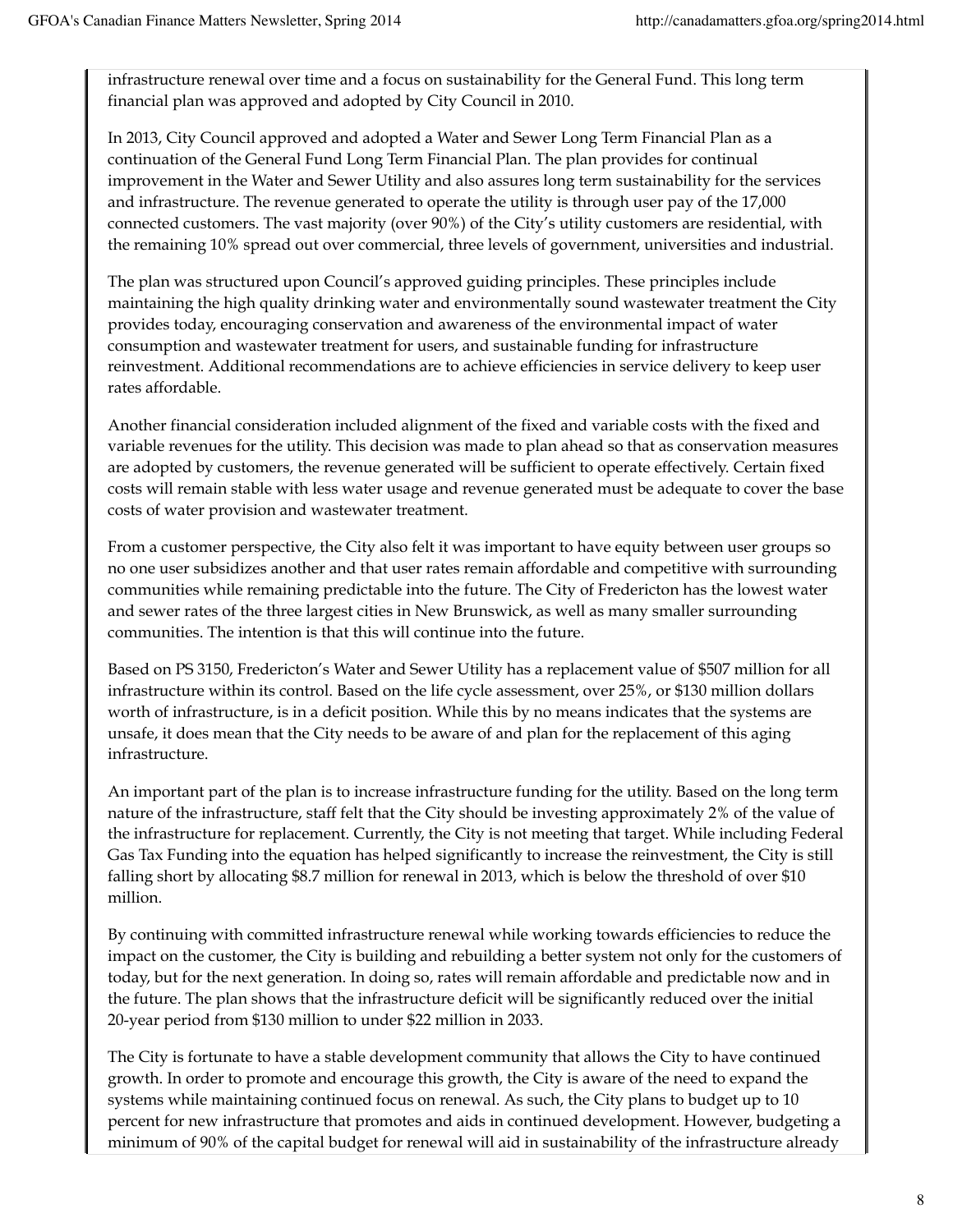#### in place.

While it is a difficult for any Council to decide to increase rates, with solid information, rationale and guiding principles, fact-based decisions were made by the elected officials. Through the presentation and communication of the plan, Council supported the recommendations and are committed to adhering to the plan. Feedback from the media was also positive due to the focus on the facts surrounding the basis of the plan. While rate increases are not typically well received, the requirement for high quality drinking water and safe, consistent wastewater treatment justified the need for the increases.

The City is also developing an improvement and innovation initiative to find ways to improve service delivery by maintaining or enhancing service offerings while maintaining or reducing budgets. All savings achieved through this initiative are being reallocated to infrastructure renewal and replacement. Some projects have included looking at the number of phone lines required, a major reorganization and standards set for maintaining a clean, safe and organized shop area and a study into installation and billing of water meters in new constructions.

As with any long term decision, the City felt it was important to have key performance indicators to monitor and ensure the plan is successful. The main indicator will be maintaining the high quality service that is currently provided to customers through the quality drinking water to the treatment of wastewater within the standards and recommended practices of the industry. This will be measured through routine testing of systems to ensure compliance with standards surrounding treatment of both water and wastewater. In addition, a target will be 100% customer confidence with the City's water quality.

Another key measure is the state of the infrastructure through the dollars invested, the impact on the infrastructure deficit and the overall condition of the systems. A key goal of the infrastructure reinvestment will be the reduction in the number of breaks and fixes the City addresses each year. A direct result of this will be the amount of operating dollars that can be reallocated from these repairs to capital reinvestment. The state of the infrastructure report card and infrastructure deficit will be tracked annually to assess progress made. A direct measure will be the changes to the state of the infrastructure categorized between good, fair and poor condition over the life of the plan.

Avoidance of rate shock is imperative to customers. Rates will remain competitive with surrounding areas and within the Province and will be reassessed on an annual basis to look at affordability to the customer.

While this plan is focused on the needs and situation for the City of Fredericton, the principles and methodology for creating the plan can be applied to any organization that owns and/or maintains infrastructure. The plan was written using City resources and received full support from City Council. The creation of this plan and adhering to the plan will allow Council and staff to make the best decisions in order to protect the investment for the next generation.

A copy of the plan can be found at www.fredericton.ca/en/environment/resources /WS\_LTFP\_Final2\_Aug-19-13.pdf.

top

## **Contaminated Sites**

*Bailey Church, Co-Leader, Public Sector Accounting Advisory Service, KPMG, Ottawa; bchurch@kpmg.ca*

The Public Sector Accounting Board's accounting standard on Liability for Contaminated Sites (Section PS 3260) will be a reality very shortly for all entities reporting under the Public Sector Accounting (PSA)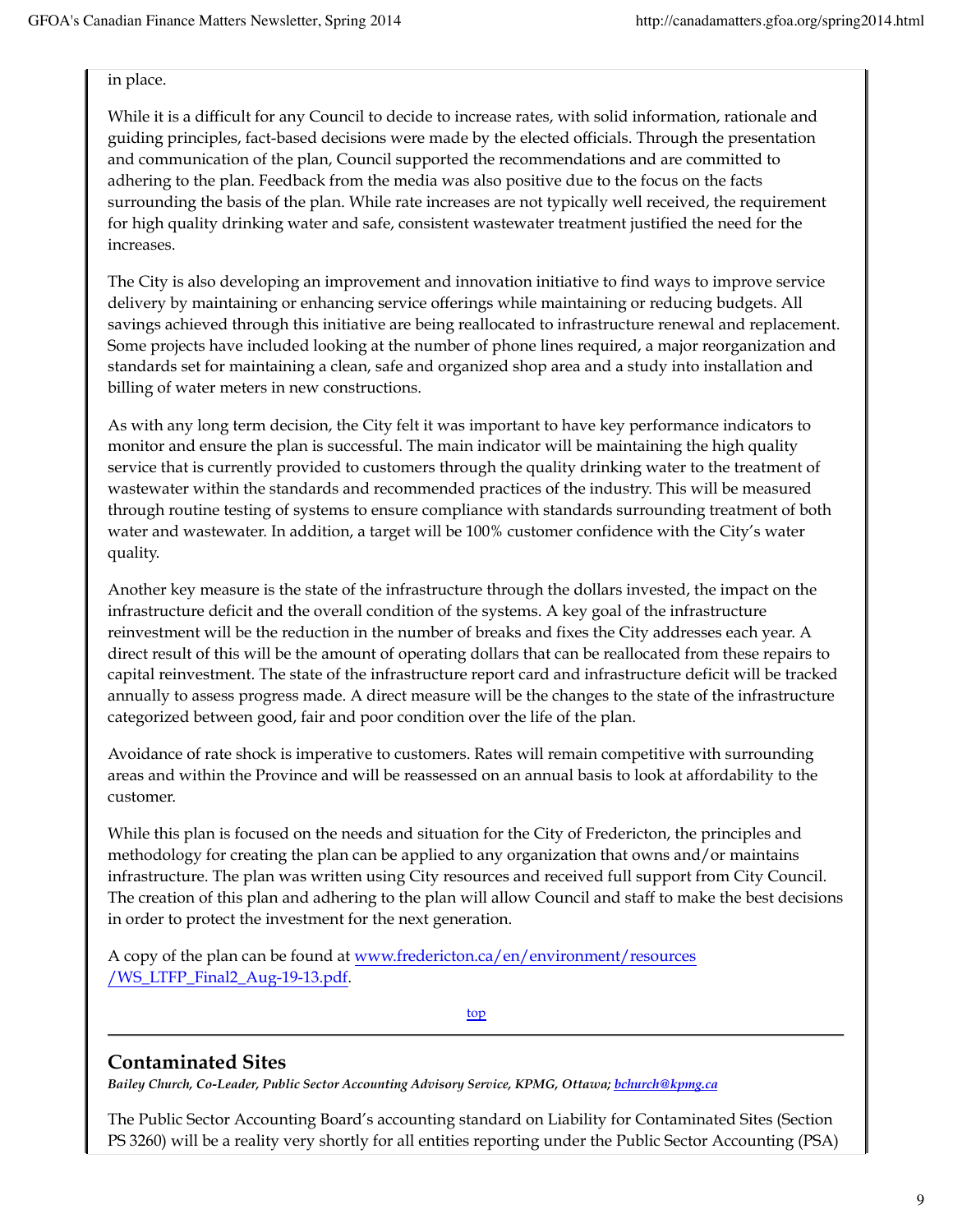standards. This accounting standard will impact federal, provincial and municipal governments, as well as Crown corporations, universities, school boards, and hospitals reporting under the PSA standards. Issued in 2010, PS 3260 has an effective date of year's beginning on or after April 1, 2014.

This section addresses liabilities for remediation related to sites, or parts of a site no longer in active or productive use. This section does not apply to liabilities for closure and post-closure care of a solid waste landfill site when the site or a phase stops accepting waste. This is addressed under a separate section, PS 3270, and not considered in this article.

#### **Why Are Contaminated Sites An Issue?**

What makes the implementation of PS 3260 especially difficult is the existing lack of information which restricts many governments from fully determining the impact on their financial reporting, and from reporting back on how effectively funds are being spent on remediation.

In addition to the lack of information many governments have related to their contaminated sites, the measurement of environmental liabilities requires substantial professional judgment and can vary widely year to year. How a government accounts for long term monitoring costs, for example, and the assumptions applied to index and discount future remediation expenditures can materially impact the amount of the liability reported.

#### **Technical Overview**

While PS 3260 does not change the fundamental definition of liability, it does provide guidance on applying the existing definition of a liability in the Public Sector Accounting Handbook to the specific context of contaminated sites.

PS 3260 specifies that a liability for a contaminated site must be recognized when, as at the financial reporting date, *all of the following criteria are met for a site or a portion of a site which is not in active use* (text in italics added for interpretation and analysis):

- An environmental standard exists *(most commonly through enacted federal, provincial or local* a. *legislation, applicable bylaws, permits, or conditions specified in contracts and agreements)*;
- Contamination exceeds the environmental standard *(as established in an environmental site assessment* b. *by a professionally qualified environmental engineer)*;
- c. The government:
	- Is directly responsible *(based on a legal obligation to perform the remediation from agreements or* i. *contracts, legislation of another government, or the government's own legislation)*; *or*
	- ii. Accepts responsibility *(typically based upon a voluntary assumption of responsibility based on the government's own actions or communications, provided these create an obligation meeting the definition of a liability)*;
- d. It is expected that future economic benefits will be given up *(in other words, the government or government organization expects to expend their own resources to clean up the contaminated site)*; and
- e. A reasonable estimate of the amount can be made.

As you can see from the criteria above, the existence of an environmental standard in and of itself is not the obligating event that creates a liability. The existence of contamination that exceeds an environmental standard at the financial reporting date is a necessary condition for recognition of a liability.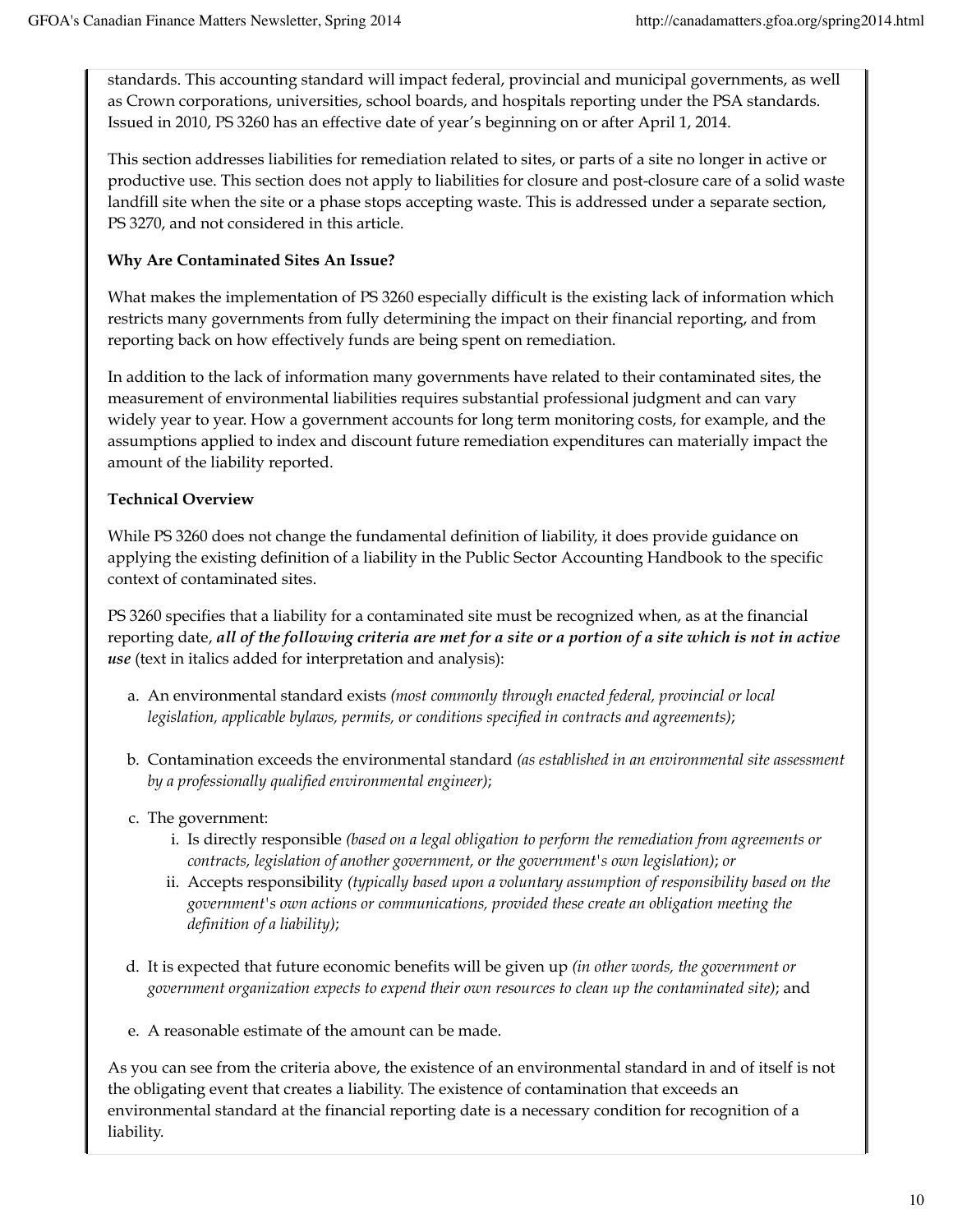The expectation that future economic benefits be given up is also critical. A government would typically not be required to recognize a liability for a contaminated site to be remediated solely through natural attenuation (where contaminants are cleaned up or attenuated naturally through soil or groundwater, with no disbursements for remediation costs for the government). Since the government is not sacrificing any future economic benefits to perform the remediation, a liability would not be required under PS 3260. Similarly, with contamination caused by asbestos, a government is generally not required to immediately clean up the contamination, though it must disclose the presence of the contamination to potential purchasers. The government would be giving up future economic benefits when the fair market value of the building with the asbestos is less than its cost.

Initial application of this standard may be accounted for retroactively or prospectively.

For sites which remain in active use, this section doesn't apply and entities would continue to assess potential obligations for remediation against the definition of a liability in PS 3200.

#### **Liability Measurement — The Devil Is In the Details**

The estimate of a liability should include those costs directly attributable to remediation activities, based on information available at the financial statement date. The estimated costs would include post-remediation operations, maintenance and monitoring that are an integral part of the remediation strategy for a contaminated site. Costs of assets acquired as part of remediation activities, to the extent those assets have no alternative use, should also be factored into the costs.

Directly attributable costs would include, but are not limited to, payroll and benefits, equipment and facilities, materials, and legal and other professional services related to the remediation of the contaminated site. Estimated costs would be those required to bring a site up to the current minimum acceptable standard for its use prior to contamination — which is not necessarily to a perfect state.

Costs such as re-vegetation of the affected land, consultations with stakeholders, project management and training are only included in measurement of the liability to the extent that they directly relate to the actual remediation of the site. Substantial judgment needs to be applied in determining whether an expenditure truly relates to the remediation. Those in charge of financial reporting should not act in isolation but should consult with remediation project teams and professional engineers to determine the objective and desired outcome of each expenditure.

Remediation projects often involve incurring expenditures over many years. When remediation costs are planned to be incurred over many years, the costs should be escalated to cover expected increases in costs over the duration of the project. Escalation should cover anticipated increases in the cost of equipment, material, labour, fuel, and freight amongst others. Professional judgement needs to be applied to determine the most appropriate escalation factor to apply, based on the anticipated rate of inflation for these items. Similarly, where project cost estimates are prepared based on assessments from prior years which have not have been updated to current year dollars, the prior-year estimate should be redeveloped or indexed for an inflationary factor to calculate impact in current year dollars.

The estimate of the liability should also be discounted when the estimated costs to settle the liability are based on future cash requirements which are expected to be incurred beyond the end of the next fiscal year. Professional judgment is again required to determine the most appropriate discount rate that should be applied. Estimated future cash flows could be discounted using the Government of Canada or Provincial lending rates to approximate its current value, or using actuarial discount rate assumptions as applied to other public sector entities.

Given the uncertainty and complexity of many remediation projects, total estimated project costs can often include two forms of contingencies — a contingency for design allowance, and a general risk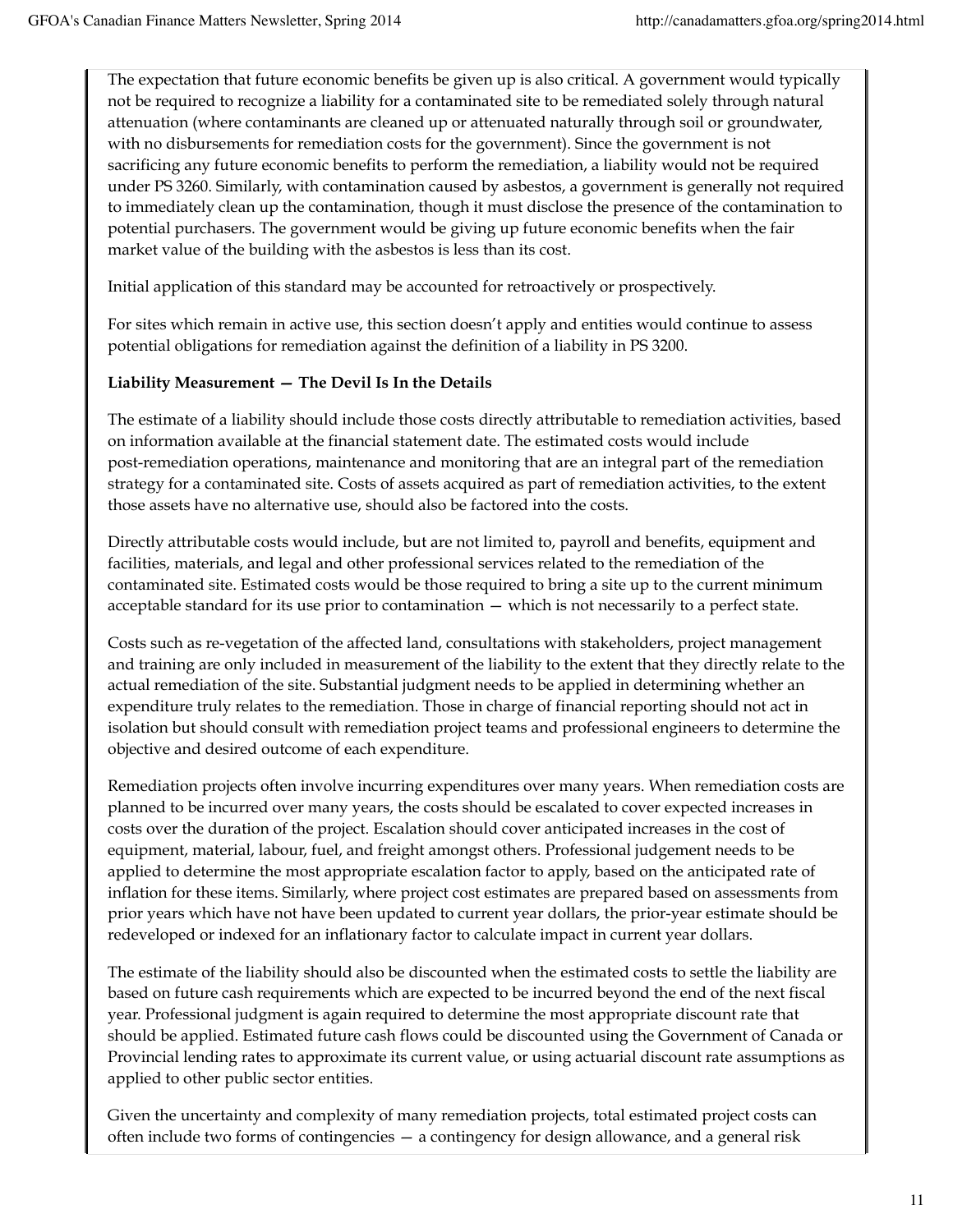contingency. A design allowance is often included to represent a contingency for the accuracy of cost estimates, expressed as a percentage of project costs. The design allowance reflects known uncertainties in future operating and capital expenditures, based on best practices. Based upon the likelihood of the design allowance being incurred, it is often included in the liability measurement. Total project costs may also include a further risk contingency to reflect worst case class estimate uncertainties. The extent of uncertainties related to the likelihood of incurring these additional costs would impact, if included, the liability estimate.

The treatment of long term monitoring costs also requires professional judgment. PS 3260 indicates that such costs should be included in the liability estimate in certain instances. An assessment needs to be performed as to whether the long-term monitoring costs are integral to the remediation strategy of a site.

#### **An Action Plan for PS 3260**

Based upon the complexity and challenges of implementing PS 3260, management of government entities with contaminated sites should be working now on their action plan. However, PS 3260 should not become an unnecessarily labour intensive project if the focus is placed on the right areas. For government entities with no inactive sites (and no active sites with inactive components, such as wings or floors of a building not being used), or those with inactive sites but no suspected contamination, PS 3260 will not have much impact. For all others, work should be underway now to ensure March 31, 2015 year end reporting timelines can be met.

First and most importantly, senior management and audit committees should be educated to the potential impact of PS 3260 on reported financial results. Depending upon the number of contaminated sites, the extent of contamination present, and the location of the site, the financial impact could be very significant. Even though some government entities' financial statements previously included certain environmental liabilities, they may not have included all sites, or measured the liabilities consistently as required by PS 3260.

Secondly, all relevant functions should be engaged in overseeing the implementation of PS 3260 — not only Finance, but also Property Management, Operations, Procurement, and Legal. Many of the inputs required to identify and measure potential liabilities for contaminated sites will come from the teams overseeing remediation efforts. The ability to validate key assumptions is essential to supporting the integrity of financial information reported for contaminated sites.

Government entities should be working now to prepare an inventory of all their active and inactive sites — not just those which are potentially contaminated. As sites are inventoried for government entities, consideration should be given to developing a framework to classify and account for risk which may drive the estimates for remediation. Where entities are dealing with a large number of sites, a framework will better support efficient groupings of sites with similar risk profiles, and the benchmarking of sites.

Once any probable contaminated sites have been identified, professional engineers should be engaged to perform an environmental site assessment to confirm whether contamination exists which exceeds an established standard. An environmental site assessment by a qualified professional engineer is essential to support the measurement of the liability for a contaminated site. Where site assessments have been performed in previous fiscal periods, consideration should be given to whether technology or the understanding of extent of contamination for the site has changed which would warrant a re-assessment.

### **Conclusion**

The Public Sector Accounting Board's PS 3260, *Liability for Contaminated Sites*, will become effective in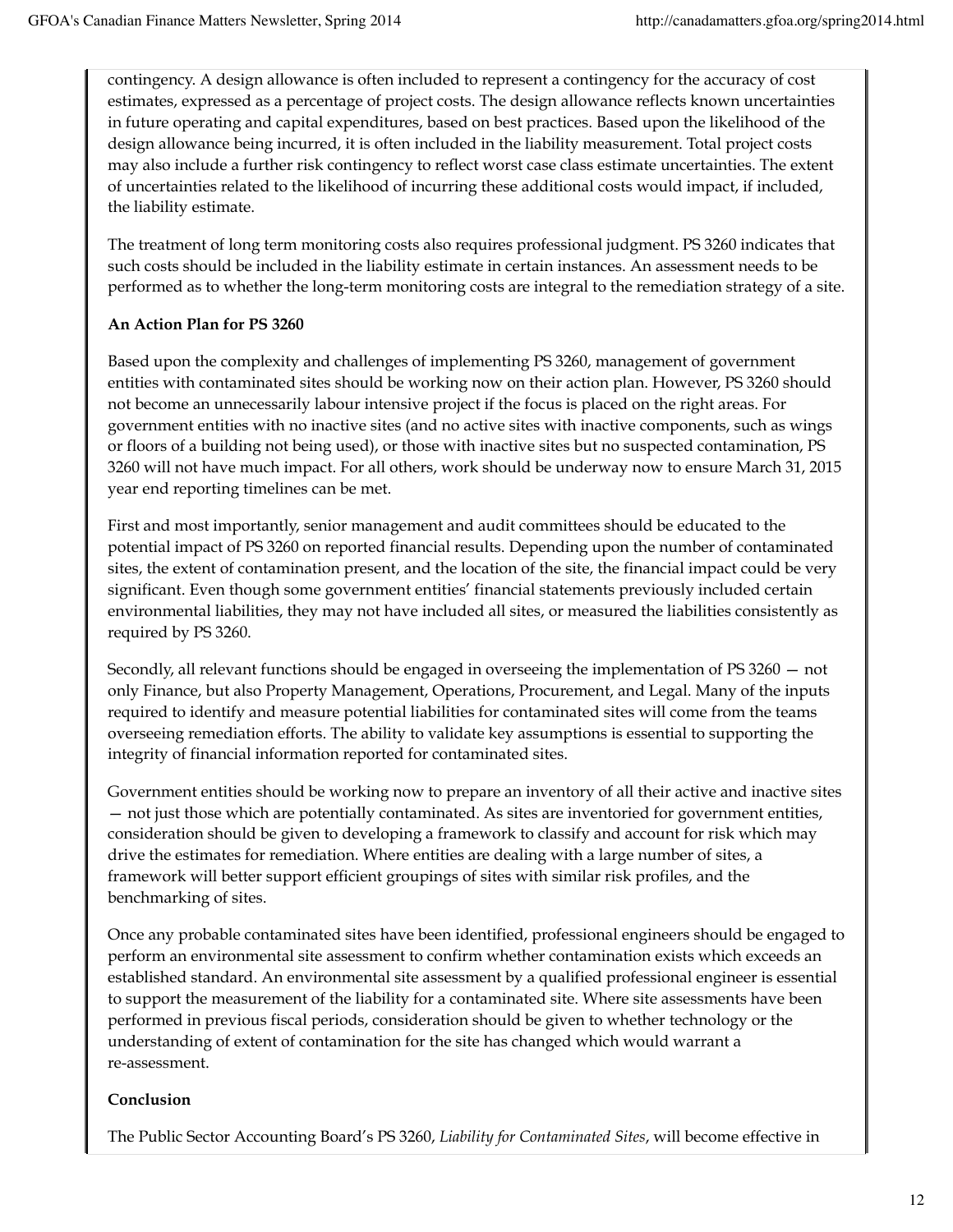less than a year, on April 1, 2014. Government entities have significant work remaining to fully assess the impact this standard may have on their financial reporting. Though many government entities recorded environmental liabilities previously on their financial statements, PS 3260 requires an added rigour of assessment regarding which sites are contaminated, as well as improved consistency of liability measurement. Given the extent of coordination required with operational areas outside of finance, and the potential need to engage environmental engineers to perform site assessments, PS 3260 may require a longer lead time for implementation than other sections for certain entities. Communication with senior management and audit committees is also essential to ensure they understand financial reporting changes that may be coming next year. Now is the time to start. Wishing you all a good implementation!

top

## **Canadian Award for Financial Reporting Program**

*What is the Canadian Award for Financial Reporting Program?* The Government Finance Officers Association's Canadian Award for Financial Reporting Program (CAnFR Program) has been promoting the preparation of high quality financial reports since 1986. More than 50 governments participate in the program each year. All participants are Canadian municipal governments that follow the standards promulgated by the Public Sector Accounting Board.

*What are the benefits of the program?* Users of the financial statements will have access to a high quality report promoting better transparency to citizens and other stakeholders. Credit rating agencies and other interested parties may view the award as a positive factor in decision-making. Also, as accounting and financial reporting standards evolve, participation helps to ensure that your financial report fully implements those standards.

*It's easy to participate!* Once the annual financial report is prepared, submit it along with a completed application. The normal submission deadline is six months following the government's fiscal year end. Requests for a one-month extension beyond the deadline may be made as a result of various factors (e.g., employee turnover, implementation of major pronouncements, audit issues, etc.) by emailing canfr@gfoa.org.

*How does the program work?* Governments that participate in the CAnFR program will have a grade assigned to each section of their report and receive a list of specific comments and suggestions for improvement. Reviews are conducted by experts and experienced reviewers who are professionals in the field of accounting, auditing, and financial reporting and GFOA professional staff. All reviews are combined and a final vote is determined. If a government's report wins the award, it will receive public recognition of its achievement, along with a plaque and a press release. Public recognition includes having the name of the government appear on a list of award-winning reports maintained on the GFOA's website.

*Which governments qualify to participate in the program?* Any type of Canadian local government (general purpose and special purpose) may participate in the CAnFR Program. The report must have an unqualified audit opinion (a "clean opinion") from an independent auditor. Ordinarily, the annual financial report should be published within six months after the government's fiscal year end.

#### **Volunteer to Serve as a Reviewer**

If you are an accountant, auditor, or academic with experience in governmental accounting and financial reporting, you are invited to become a volunteer reviewer for the CAnFR Program.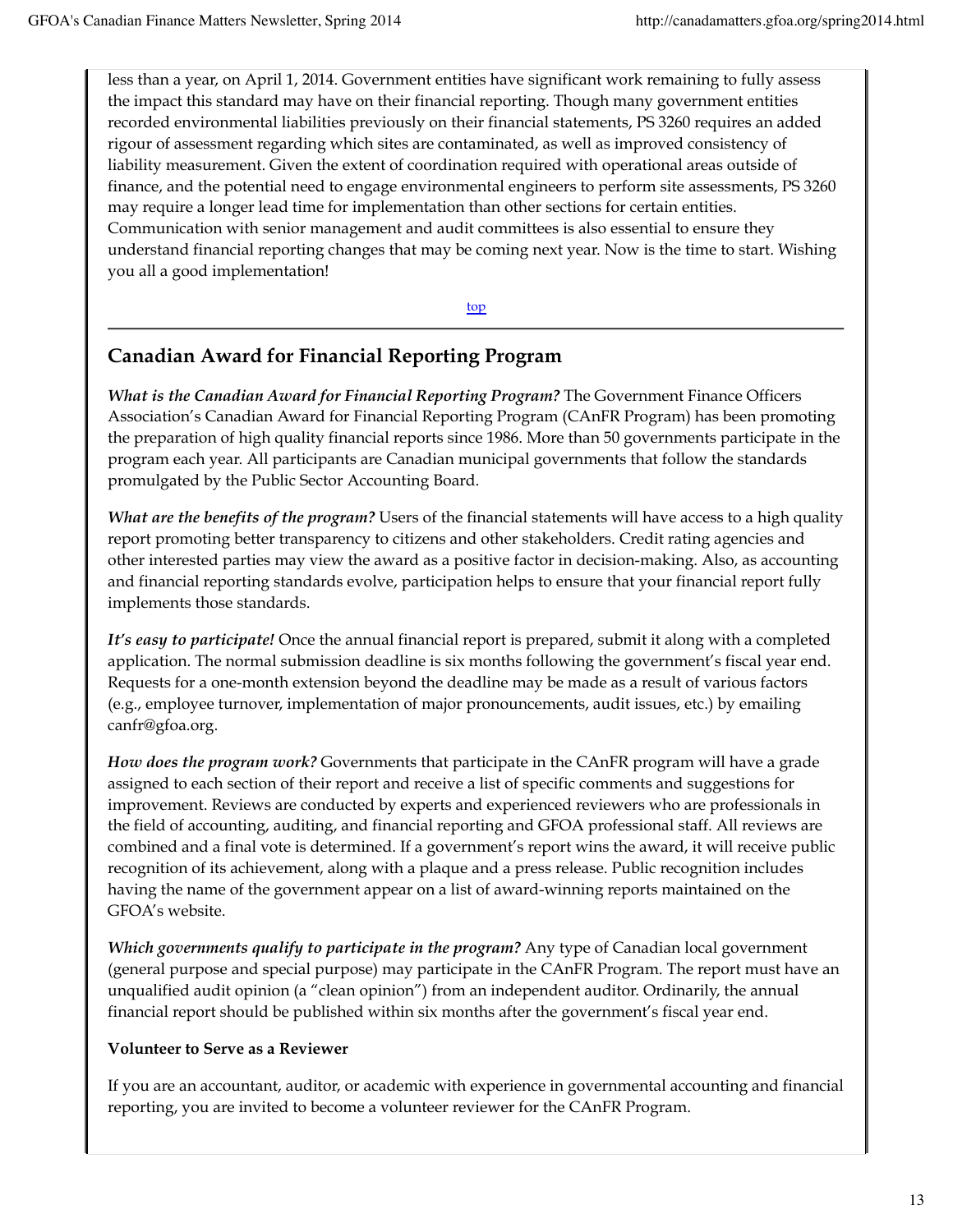*What are the benefits of serving as a volunteer reviewer?* Volunteer reviewers can:

- Be at the forefront of the most recent changes in accounting and financial reporting for local governments,
- Get exposure to a variety of reports from around the country,
- Access a practical way of providing training and development for junior staff without an incremental cost,
- Gain insight into how to improve their own annual financial reports, and
- Achieve professional recognition.

*How much time does it take to serve as a reviewer?* Reviewers enjoy considerable flexibility regarding the number and type of reports they wish to review. The GFOA has developed a checklist to streamline reviews and save valuable time. The reviewer's checklist is available at the GFOA's website in the CAnFR Program section. GFOA staff is available during normal business hours to answer questions you may have during the review process.

*What are the requirements for serving as a reviewer?* An individual does not have to be upper management or have significant experience with external financial reporting to serve as a reviewer. The GFOA encourages those with any experience in local government accounting and financial reporting to join in the review process. You are encouraged to use your time as a reviewer as a tool for professional development and educational purposes. In order to become a reviewer, one should possess a solid understanding of GAAP as established by the Public Sector Accounting Board of the Canadian Institute of Chartered Accountants.

Jurisdictions that are interested in receiving the more information about the award or individuals who are interested in serving as reviewers for the program should contact Jim Phillips in GFOA's Chicago office (312-977-9700; JPhillips@gfoa.org).

#### top

## **Most Recent Canadian Award for Financial Reporting (CAnFR) Winners**

Congratulations to the following fifty-three jurisdictions for receiving the CAnFR for the fiscal year ended in 2012: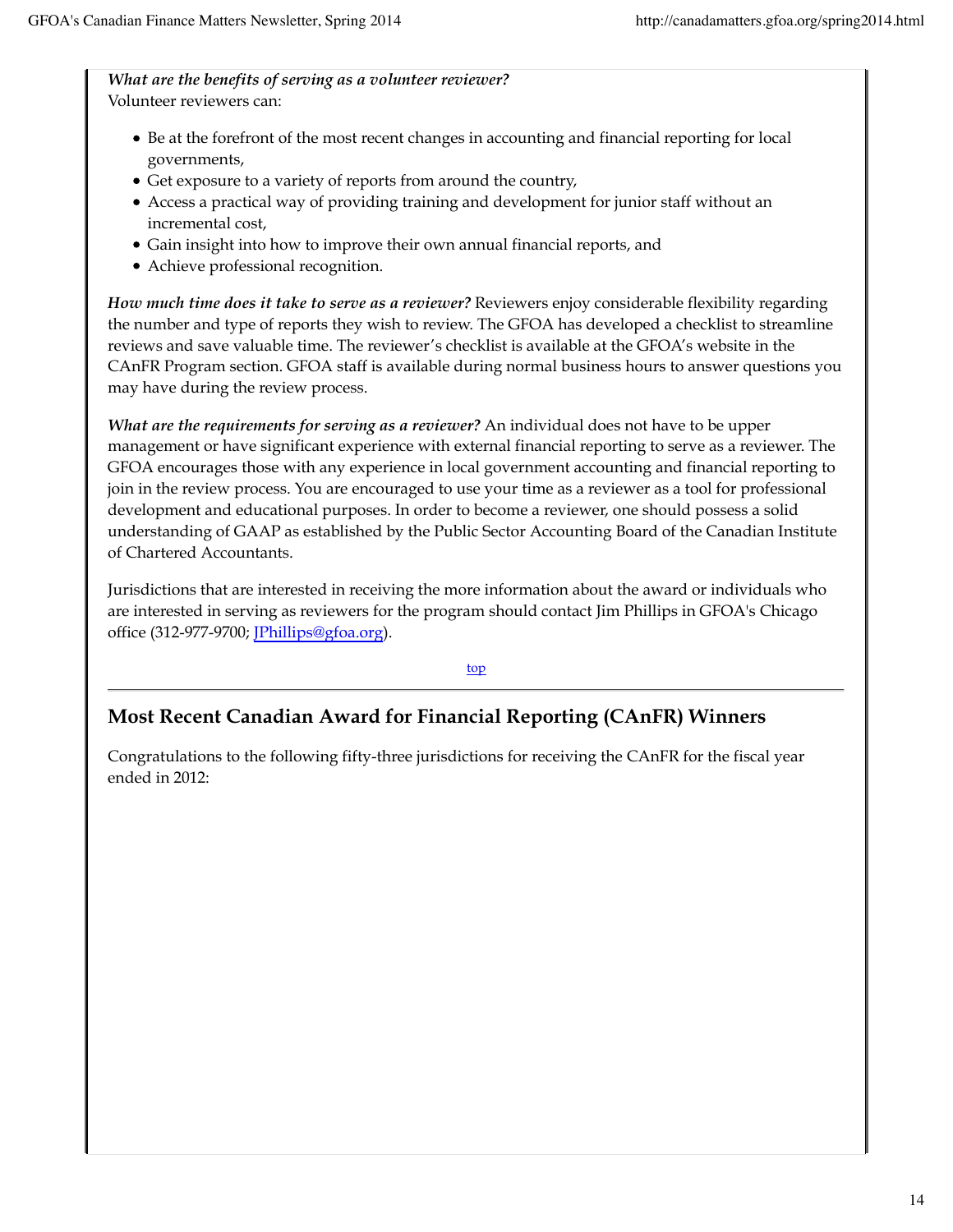T

| Alberta                | <b>British Columbia</b>                                                                                                   | <b>Northwest Territories</b>                                                |
|------------------------|---------------------------------------------------------------------------------------------------------------------------|-----------------------------------------------------------------------------|
| City of Airdrie        | City of Abbotsford                                                                                                        | City of Yellowknife                                                         |
| City of Brooks         | City of Coquitlam                                                                                                         | Ontario                                                                     |
| City of Calgary        | City of Duncan                                                                                                            | City of Greater Sudbury                                                     |
| City of Edmonton       | City of Kamloops                                                                                                          | City of Mississauga                                                         |
| City of Lethbridge     | City of Kelowna                                                                                                           | City of Toronto                                                             |
| City of Medicine Hat   | City of North Vancouver                                                                                                   | Corporation of the City of                                                  |
| City of St. Albert     | City of Port Alberni                                                                                                      | Brampton                                                                    |
| County of Lethbridge   | City of Port Moody                                                                                                        | Corporation of the Town of<br>Markham                                       |
| County of Newell       | City of Richmond                                                                                                          |                                                                             |
| Parkland County        | City of Salmon Arm                                                                                                        | Corporation of the Town of<br>Oakville<br>Regioal Municipality of<br>Durham |
| <b>Sturgeon County</b> | City of Surrey                                                                                                            |                                                                             |
| Town of Stony Plain    | City of Vernon                                                                                                            |                                                                             |
|                        | City of Victoria                                                                                                          | Regional Municipality of                                                    |
|                        | Halton<br>Corporation of the City of Port<br>Coquitlam<br>Niagara<br>Corporation of the District of the<br>North Cowichan |                                                                             |
|                        |                                                                                                                           | Regional Municipality of                                                    |
|                        |                                                                                                                           |                                                                             |
|                        | Corporation of the District of                                                                                            | Regional Municipality of<br>Peel                                            |
|                        | Saanich                                                                                                                   | Regional Municipality of                                                    |
|                        | District of Coldstream                                                                                                    | York                                                                        |
|                        | Disrict of Kent                                                                                                           | Town of Caledon                                                             |
|                        | District of Maple Ridge                                                                                                   | Town of Milton                                                              |
|                        | District of Mission                                                                                                       | Town of Niagara-                                                            |
|                        | District of West Vancouver                                                                                                | on-the-Lake                                                                 |
|                        | Sunshine Coast Regional District                                                                                          | Saskatchewan                                                                |
|                        | Town of Oliver                                                                                                            | City of Regina                                                              |
|                        | <b>New Brunswick</b>                                                                                                      | Yukon                                                                       |
|                        | City of Moncton                                                                                                           | City of Whitehorse                                                          |

#### **Canadian Award for Financial Reporting Program Reviewers**

The GFOA would like to recognize those reviewers who dedicate their time to the CAnFR program:

RUBY AGARWAL Manager, Financial Accounting & Standards, Government of Alberta CATHY AN Financial Reporting Lead, The City of Calgary, Alberta MARK BEAUPARLANT Manager Financial Services, City of Mississauga, Ontario ADAM BELL Financial Reporting and Accounting Manager, City of Fredericton, New Brunswick KRIS BOLAND Manager of Finance, District of Mission, British Columbia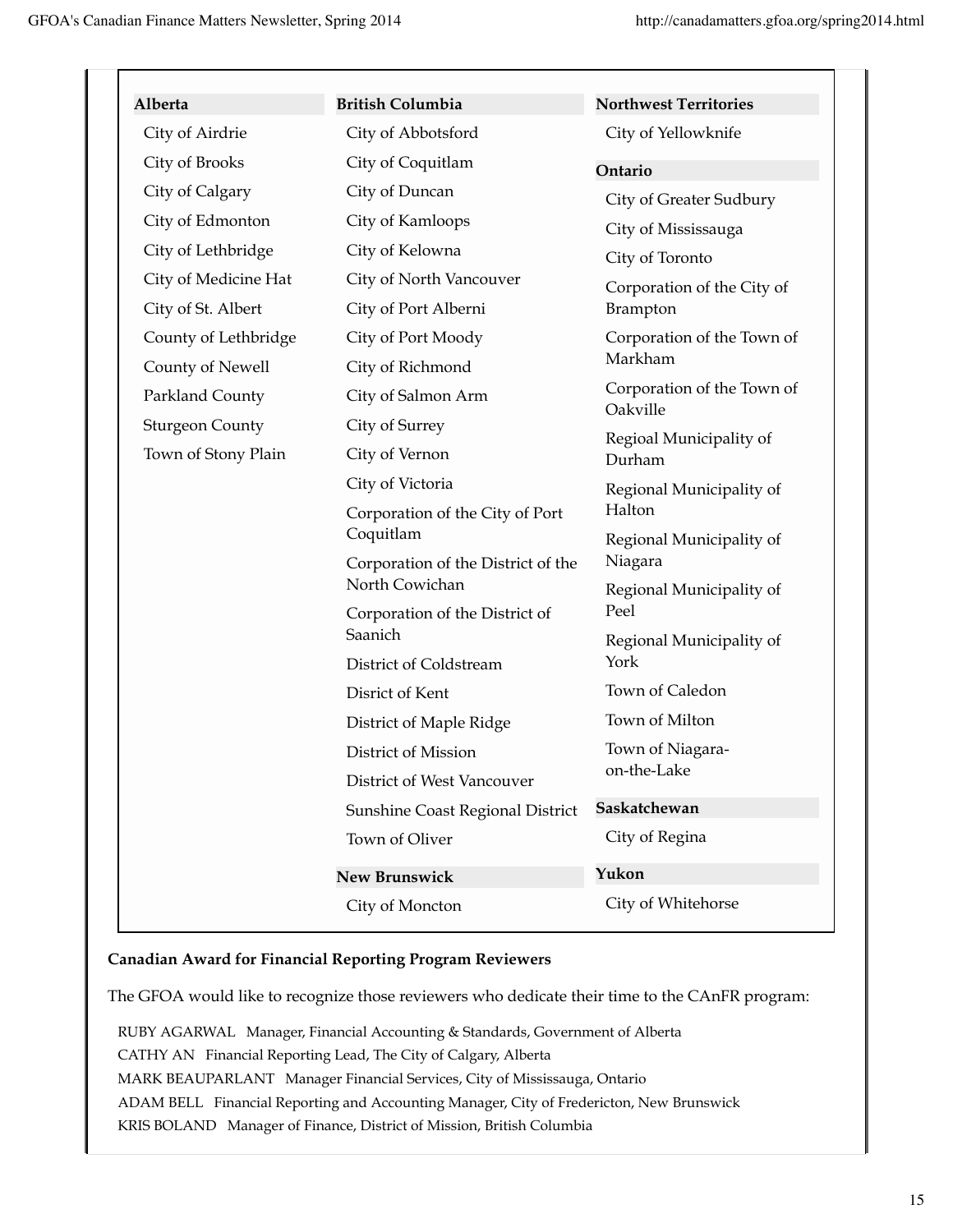ROBERT CORRELL Consultant, Public Sector Accounting Board, Fort Macleod, Alberta ANDREA FLANDERS Deputy Treasurer, Corporate and Management Accounting, City of Moncton, New Brunswick ARCHIE G. JOHNSTON Audit Partner, KPMG, Burnaby, British Columbia ALEKS NELSON Senior Financial Advisor, Alberta Municipal Affairs CHRIS PARKINS Manager, Financial Advisory, Alberta Municipal Affairs MICHAEL PERKINS Corporate Finance Leader, The City of Calgary, Alberta SCOTT ROSS Accounting Supervisor, District of Mission, British Columbia CURTIS SMITH Manager, Finance, Policy & Risk Management, Regina, Saskatchewan PEGGY TOLLETT Deputy Treasurer, Town of Caledon, Ontario KEVIN TRAVERS Audit Partner, KPMG, Toronto, Ontario

top

## **Most Recent Canadian Popular Annual Financial Report (PAFR) Winners**

Congratulations to the following seven jurisdictions for receiving the PAFR Award for the fiscal year ended 2012: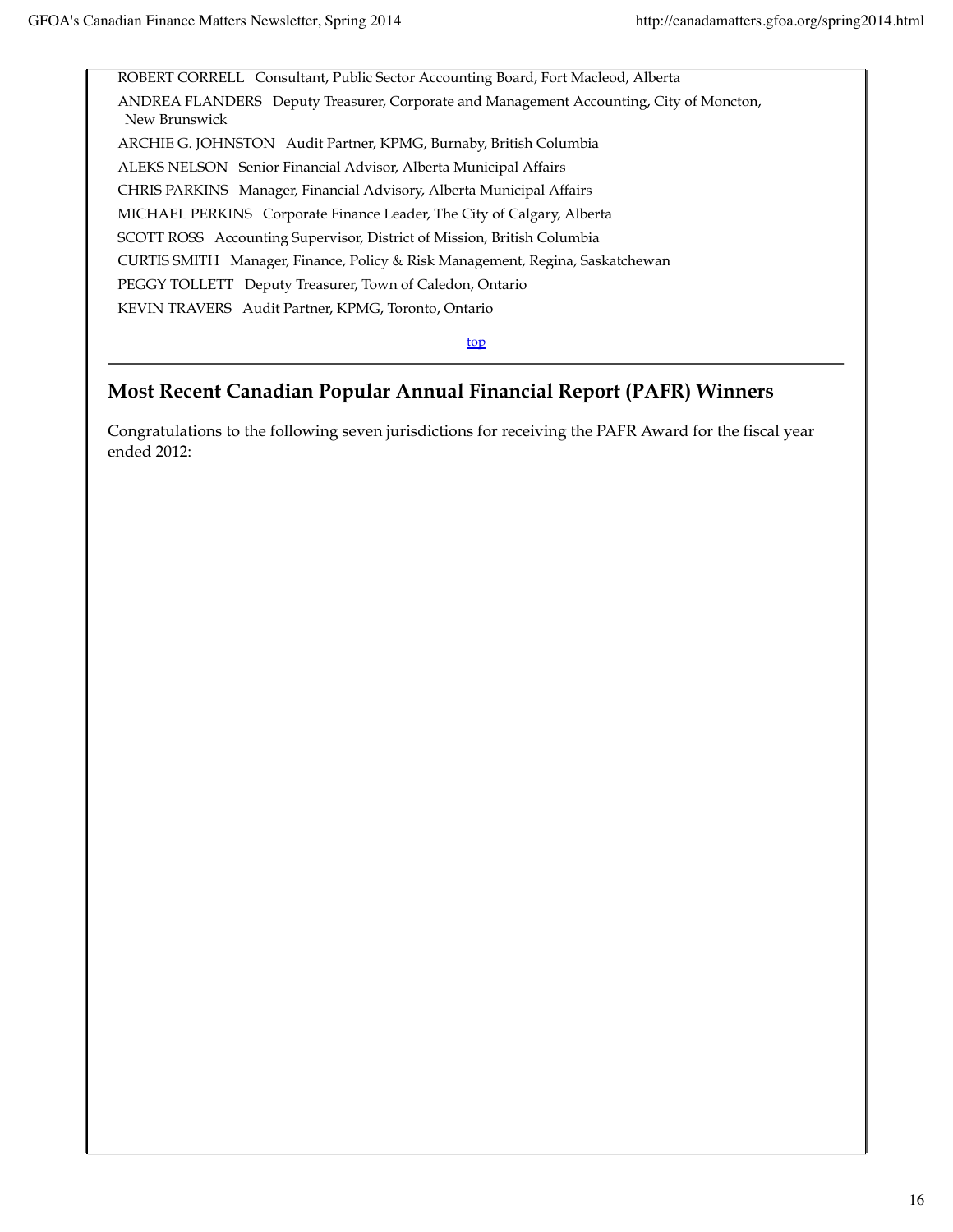| Alberta                      |
|------------------------------|
| City of Medicine Hat         |
| <b>British Columbia</b>      |
| City Coquitlam               |
| City of Richmond             |
| City of Surrey               |
| District of Maple Ridge      |
| <b>Northwest Territories</b> |
| City of Yellowknife          |
| Ontario                      |
| Town of Caledon              |
|                              |

#### **Popular Annual Financial Reporting Program Reviewers**

The GFOA would like to recognize the following reviewer for dedicating her time to the PAFR program:

MELANIE THERIAULT Management Accounting Analyst, City of Moncton, New Brunswick

top

## **Most Recent Canadian Budget Winners**

Congratulations to the following thirty-five jurisdictions for receiving the Budget Award for the fiscal year beginning 2012: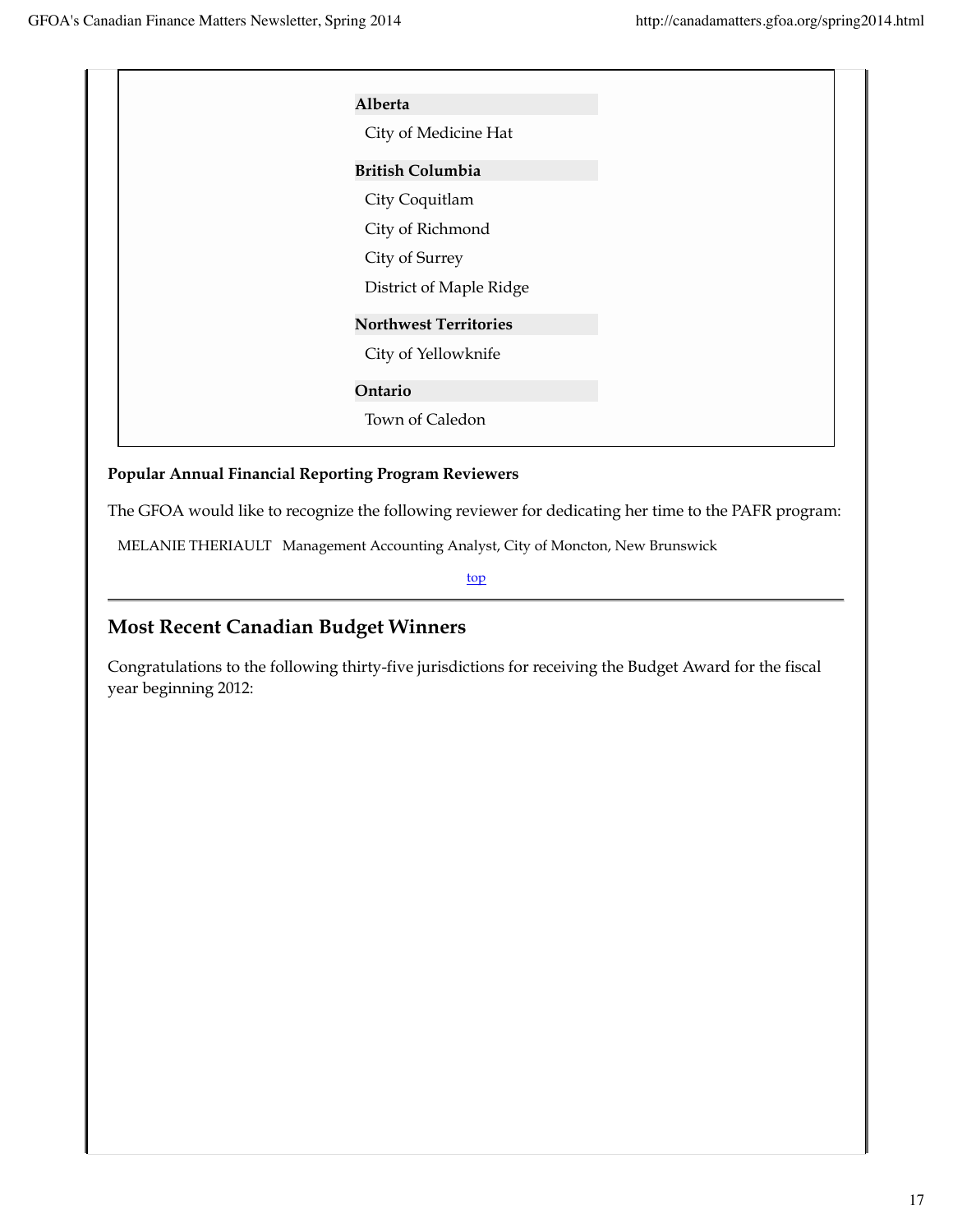| Alberta                                                                               | <b>Northwest Territories</b>                            | Quebec                                                                                        |
|---------------------------------------------------------------------------------------|---------------------------------------------------------|-----------------------------------------------------------------------------------------------|
| Airdrie                                                                               | Yellowknife                                             | <b>CIRANO</b>                                                                                 |
| Calgary                                                                               | Ontario                                                 | McGill University                                                                             |
| Lethbridge<br>Lethbridge County<br>Mountain View County<br>St. Albert<br>Wood Buffalo | Barrie<br>Caledon<br>King Township<br>Markham<br>Milton | Office municipal d'habitation<br>de Montréal<br>Quebec<br>Société de transport de<br>Montréal |
| <b>British Columbia</b>                                                               | Mississauga                                             |                                                                                               |
| Coquitlam                                                                             | Orangeville                                             |                                                                                               |
| District of Maple Ridge<br>Kelowna                                                    | Regional Municipality of<br>Durham                      |                                                                                               |
| Mission                                                                               | Regional Municipality of Halton                         |                                                                                               |
| North Vancouver<br>Port Coquitlam                                                     | Regional Municipality of York<br>Tecumseh               |                                                                                               |
| Saanich                                                                               | Toronto<br>Vaughan                                      |                                                                                               |
| Surrey<br><b>West Vancouver</b>                                                       |                                                         |                                                                                               |

#### **Budget Program Reviewers**

The GFOA would like to recognize those reviewers who dedicate their time to the Budget program:

TRACY ANDERSON Controller, County of Lethbridge, Alberta HELEN ANSTED Principal Financial Analyst, City of Mountain View, Alberta JOHN DUNFIELD Senior Corporate Planner (Retired), City of Calgary, Alberta STEVEN FAIRWEATHER Commissioner/Treasurer, City of Cambridge, Ontario ROGER GALIPEAU Directeur — Groupe d'Excellence en budgetisation, Center for Interuniversity Research and Analysis of Organizations (CIRANO), Quebec KEITH GRAYSTON Director, Financial Services, City of Kelowna, British Columbia CHRIS JACYK Senior Corporate Financial Planner, City of Calgary, Alberta JOEL LUSTIG Treasurer, Town of Markham, Ontario VICTOR MEMA Chief Financial Officer, District of Sechelt, British Columbia NEETU SHARMA Accountant, City of Edmonton — Financial Services, Alberta TREVOR THOMPSON Manager of Financial Planning, District of Maple Ridge, British Columbia

top

## **2014 GFOA Annual Conference**

Thanks to all who have registered to attend GFOA's 108th Annual Conference, May 18-21, 2014, in Minneapolis, MN. If you have not yet signed up, there's still time to register and find information about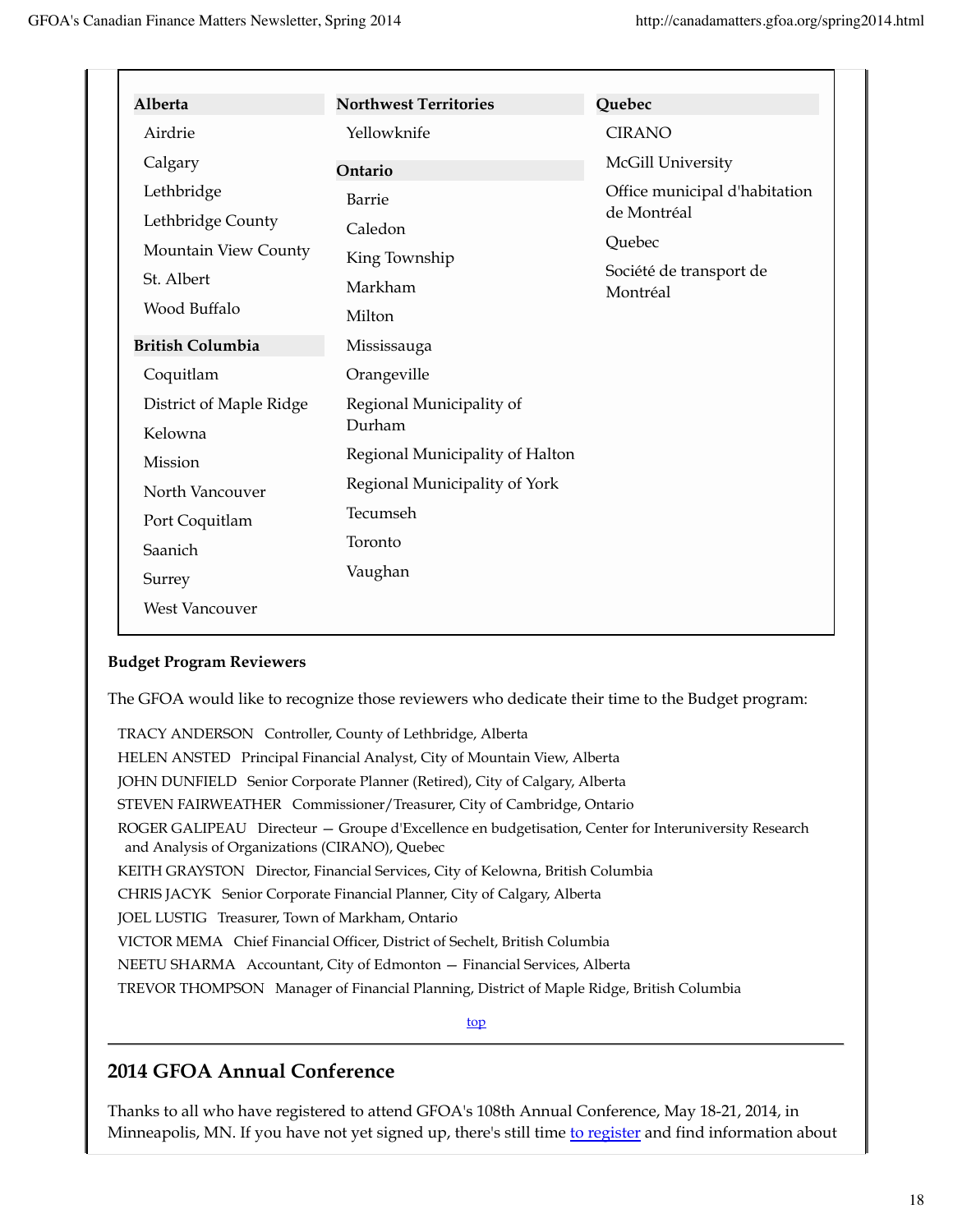hotel availability.

The GFOA strives to provide leadership to the government finance profession through education, research, and best practices. Nowhere are these efforts more apparent than at the GFOA annual conference. To keep with our commitment, the GFOA Executive Board is pleased to announce 50 scholarships will be awarded per state or province in the amount of the full-conference registration fee to first-time conference attendees who are GFOA active government members.

We encourage you to take advantage of this opportunity. If you are interested in applying for the scholarship, please e-mail firstannualconference@gfoa.org. To date, seventeen people from Canada have received a scholarship for the coming conference.

The Committee on Canadian Issues has arranged for this year's Canadian session on Tuesday, May 20, to cover the recent major disasters in Canada and the important role of finance operations in the response and recovery. Also, the Canadian Update on Monday, May 19, will focus on identifying the competencies required in the finance function of the future, along with practical information on how to prepare a high quality budget. Below, we have also included descriptions of sessions in which there will be Canadian presenters. For a full listing of sessions and preconference seminars, click here. If you have any questions about the conference, please email conference@gfoa.org.

#### **Canadian-specific Sessions at the GFOA's 108th Annual Conference**

#### **Floods and Ice Storms: A Canadian Perspective**

*Tuesday, May 20, 2:00–3:40 p.m. | 2 CPE credits, Management Advisory Services*

This session offers participants the opportunity to hear from government staff who have recently been through some of the most devastating natural disasters in Canada and see how finance operations played an integral role in the response and recovery process. Learn some lessons about what finance operations should do to prepare for and respond effectively to disasters or emergency situations. Also hear from a Canadian municipality about how tangible asset accounting is helping recovery efforts and supporting capital planning to mitigate future emergency situations.

#### **MODERATOR**

Robert G. Bishop, CA, *Deputy City Manager, Financial Management, City of St. John's, NF*

#### **SPEAKERS**

Helen Collins, *Manager, Municipal Programs and Outreach, Ministry of Municipal Affairs and Housing, Toronto, ON*

Gavin Longmuir, *ISA Certified Aborist / Utility Arborist, Forestry Manager, City of Mississauga, ON* Rick Masters, *Manager, Corporate Financial Planning, Budgeting & Reporting, City of Calgary, AB*

#### **Canadian Update**

*Monday, May 19, 10:30 a.m.–12:10 p.m. | 2 CPE credits, Management Advisory Services*

This year's session focuses on two topics of direct interest to Canadians: 1) identifying the competencies required in the finance function of the future, and 2) practical information on how to prepare a high quality budget document in conformity with the guidelines set by the GFOA for its Distinguished Budget Presentation Award Program. In addition, the session offers participants a unique opportunity to share ideas, concerns, and information with members of the GFOA's Committee on Canadian Issues.

**MODERATOR** Tina Tapley, *City Treasurer / Director of Finance, City of Fredericton, NB*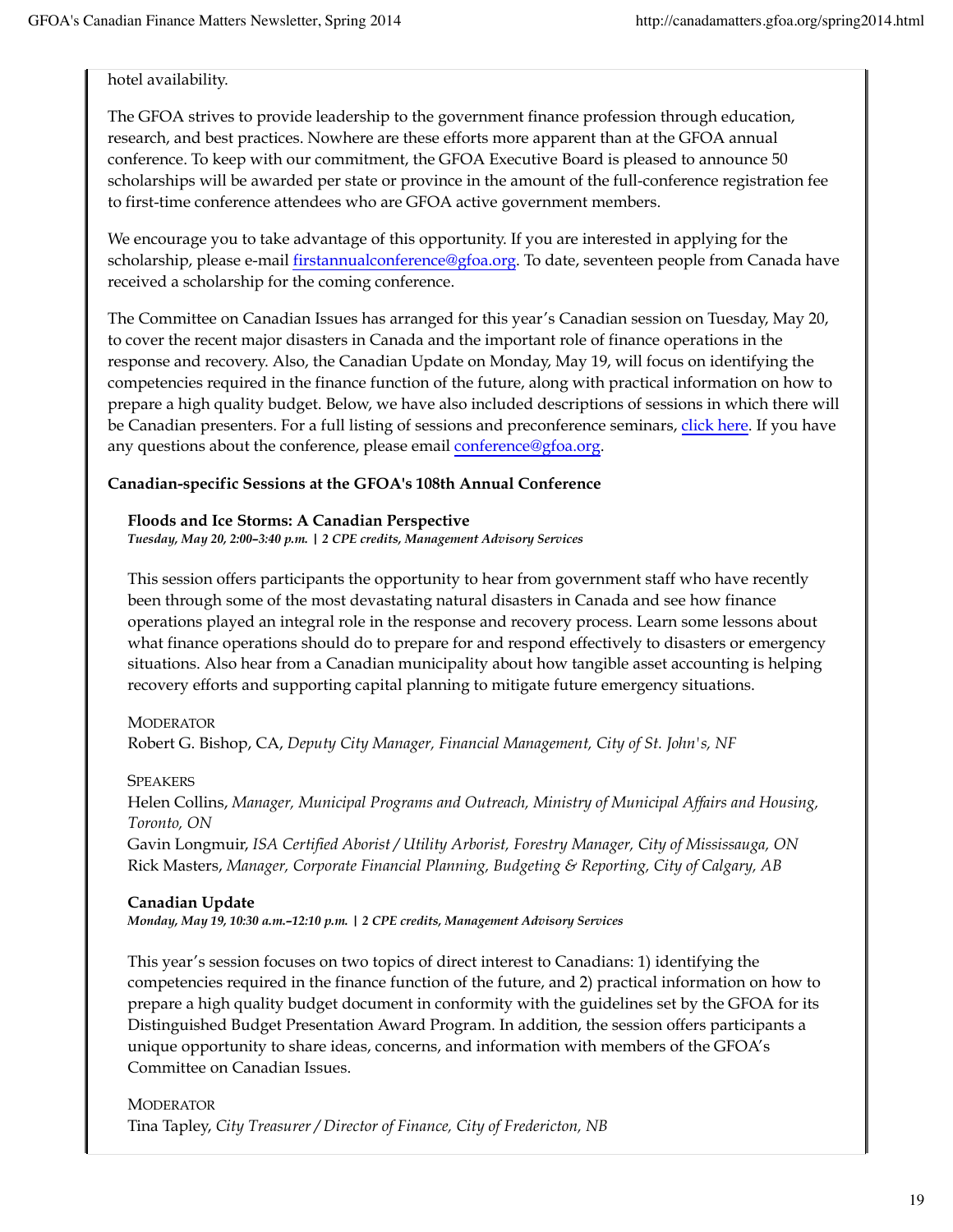#### **SPEAKERS**

John Martin, *City Treasurer and Chief Financial Officer, City of Moncton, NB* Eric Sawyer, *Chief Financial Officer, City of Calgary, AB* Grant Abrams, *Finance and Performance Management Services, Canadian Public Sector Leader, Deloitte, Inc., Ottawa, ON* John D. Fishbein, *Senior Manager, Technical Services Center, Government Finance Officers Association, Chicago, IL*

#### **Other Canadian Speakers**

#### **The Evolution of Performance Management** *Monday, May 19, 1:30–3:10 p.m. | 2 CPE credits, Management Advisory Services*

Performance measurement has been an emphasis of progressive public management for many years. This session will highlight the most recent lessons learned from leaders in performance measurement, such as how to best incorporate performance measurement information into decision making, making performance measurement a tool for organizational improvement, and the role of performance measurement in the budget process.

**SPEAKERS** 

Patrice Impey, *General Manager, City of Vancouver, BC* Melinda Munro, *Owner and Lead Consultant, Munro Strategic Perspective, Windsor, ON*

**Spreading the Word: Preparing an Effective Popular Annual Financial Report** *Wednesday, May 21, 8:30–10:10 a.m. | 2 CPE credits, Accounting & Auditing (Governmental)*

The level of detail in a comprehensive annual financial report is invaluable for many users local government financial information. However, that same level of detail is often an insurmountable barrier for less sophisticated readers. A popular annual financial report helps bridge the gap between these two user groups. This session explores effective and practical ways to provide vital information on government finances to a general audience.

SPEAKER Paul Gill, BBA, CGA, FRM, *General Manager, Corporate & Financial Services, District of Maple Ridge, BC*

top

### **GFOA of Western Canada's 2014 Conference**

The 2014 conference will be held At the Fairmont Palliser Hotel in Calgary from October 8th to 10th, 2014. The cost will be \$600 per delegate if registering before July 15, and \$650 thereafter. If you are ready to register, you can do so at www.civicinfo.bc.ca/event/GFOAWCDelegates.asp.

top

### **Join GFOA**

Stay current with developments and trends in the government finance profession all year round by uniting with nearly 18,000 GFOA members in the United States and Canada whose careers, studies, or interests involve government financial management.

For more details, membership fees, and to download an application, visit www.gfoa.org and click on "Join GFOA."